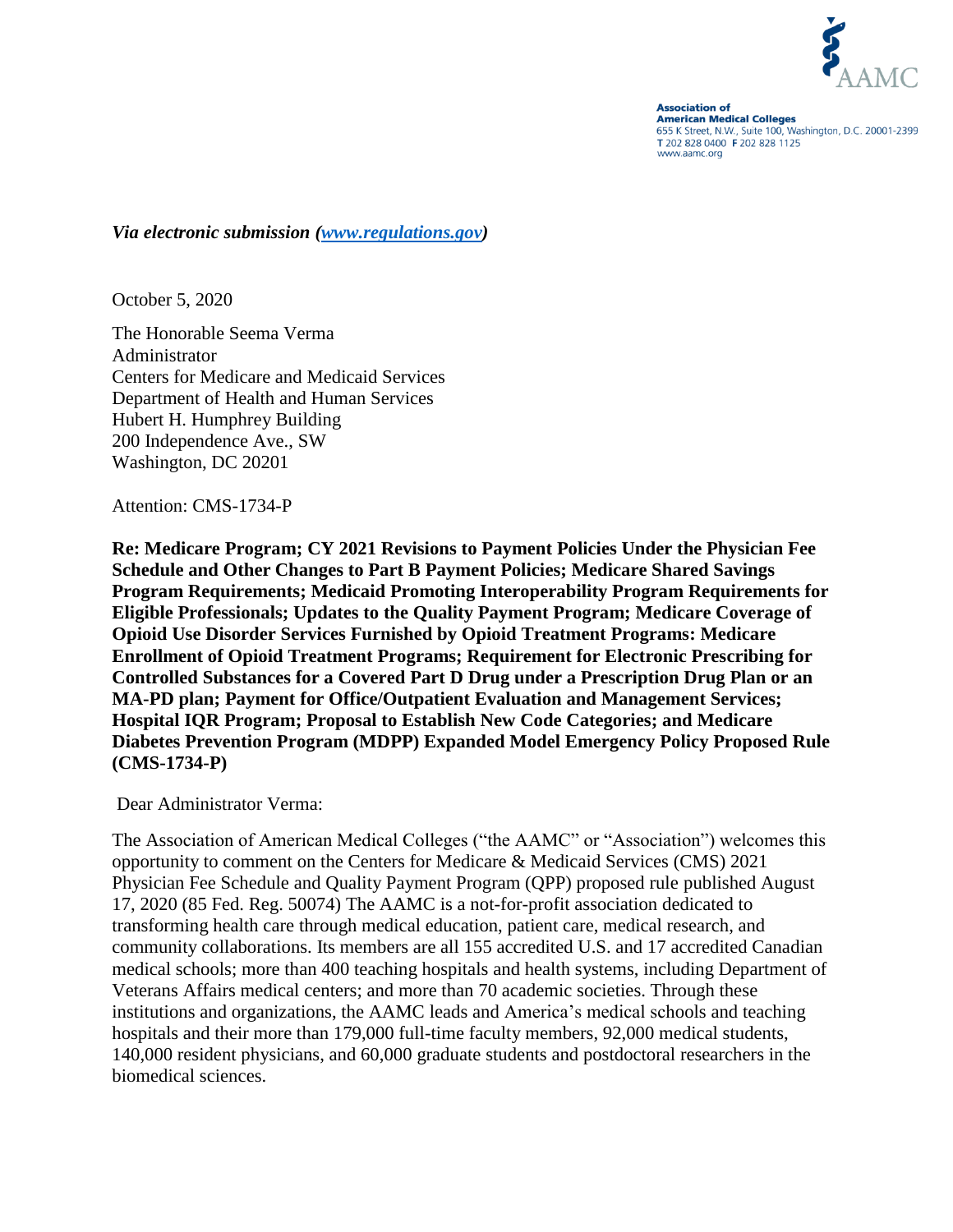Through their mission of providing the highest quality patient care teaching physicians who work at academic medical centers (AMCs) provide care in what are among the largest physician group practices in the country, often described as "faculty practice plans" because many of these physicians supervise medical residents and students as part of their daily work. They are typically organized into large multi-specialty group practices that deliver care to the most complex and vulnerable patient populations, many of whom require highly specialized care. Often care is multidisciplinary and team-based. These practices are frequently organized under a single tax identification number (TIN) that includes many specialties and subspecialties. Recent data shows that faculty practice plans range in size from a low of 128 individual national provider identifiers (NPI)s to a high of 4,319 NPIs, with a mean of 989 and a median of 816. These practices support the educational development of residents and physicians who will become tomorrow's physicians. Teaching physicians also provide significant primary care services to patients in their local communities.

In addition to primary care, teaching physicians provide critical other services for their local communities, including a large percentage of tertiary, quaternary, and specialty referral care. Also, teaching physicians may have a patient base that spans regions, states and even the nation. They also treat a disproportionate share of patients for whom social determinants of health, such as housing, nutrition, and transportation, contribute significantly to additional health challenges, adding greater complexity to their care. The COVID-19 pandemic has posed enormous challenges and placed tremendous stress on our entire health care system – and teaching hospitals, medical schools, and teaching physicians have mobilized on all fronts to contain and mitigate COVID-19. We thank CMS for immediately acting to reduce regulatory burden and provide flexibility during the national pandemic. We believe that many of these changes can provide greater access and improved care if they are continued in the future.

The AAMC commends CMS for its efforts to reduce burden, recognize clinicians for the time they spend with patients, allow flexibilities and waivers during the COVID-19 pandemic, and make the path toward value-based care easier. We are committed to working with CMS to ensure that Medicare payment policies ensure access to high quality care for patients, accurately reflect the resources involved in treating patients, are not overly burdensome to clinicians, and reduce health disparities.

The AAMC's key recommendations on the 2021 proposed rule include the following:

## **PHYSICIAN FEE SCHEDULE**

• *Budget Neutrality:* The AAMC encourages CMS to support stakeholders' efforts to urge Congress to waive the budget neutrality requirements associated with the evaluation and management (E/M) code changes. If Congress does not act on budget neutrality before January 1, 2021, we strongly urge HHS to use the public health emergency declaration as a basis to waive budget neutrality requirements for the new office visit payments and take any other steps to stop these significant cuts. If budget neutrality is not waived, we suggest CMS consider implementing a gradual phase-in of the budget neutrality adjustment for the E/M codes over several years.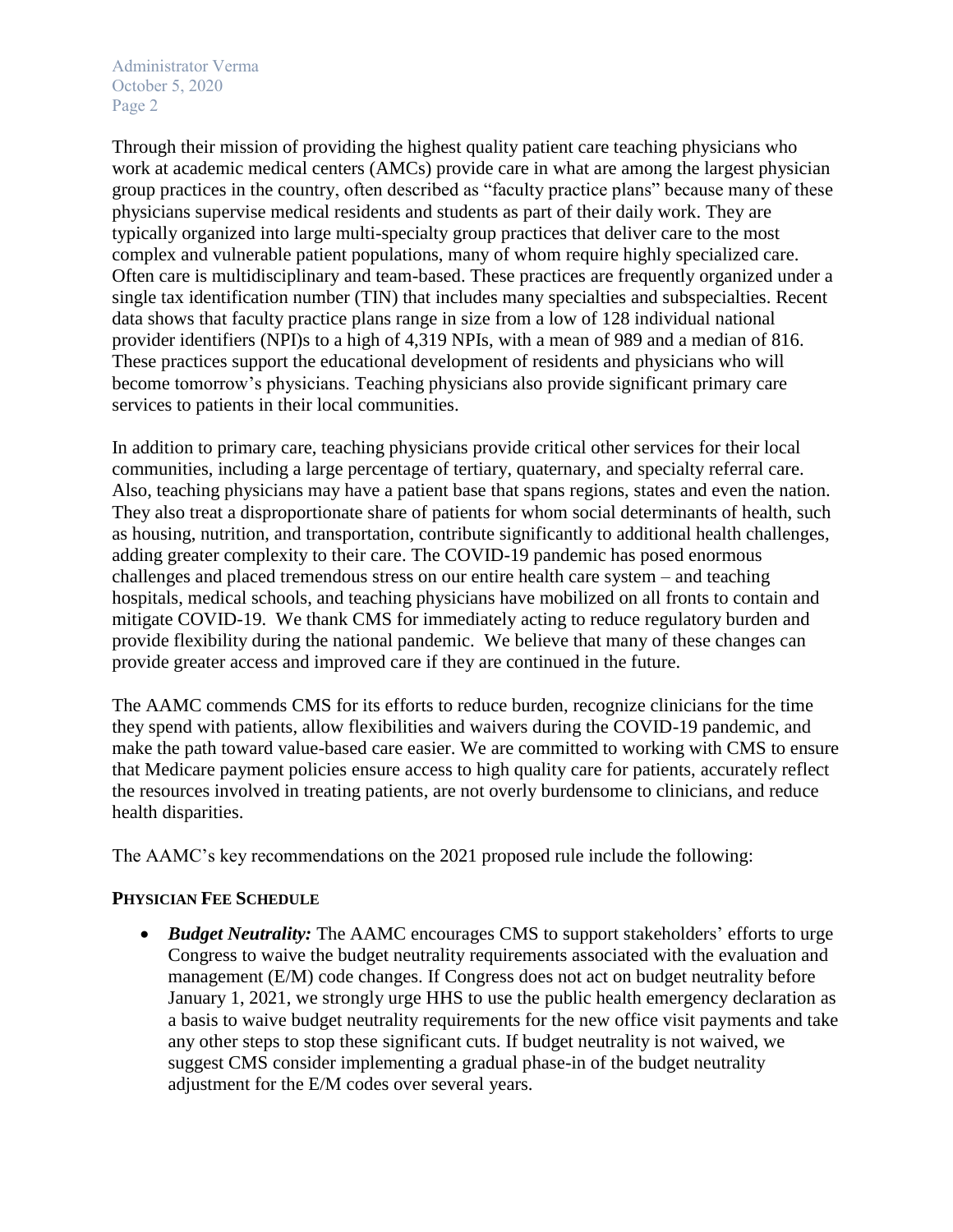- *E/M Coding Changes and relative value units (RVUs)*: The AAMC strongly supports CMS' proposal to adopt the coding changes and relative value units for E/M services recommended by the RUC.
- *E/M Visit Level Selection and Documentation:* The AAMC supports finalizing the policy for 2021 that would allow physicians to select a level and document based on either medical decision-making or time.
- *Add-On Code (GPCIX)*: The AAMC recommends that CMS postpone implementation of the add-on code (GPCIX) until there is further clarification on how it would be used and what the impact would be on payment and redistributions among specialties. If CMS implements this add on code in 2021, we urge CMS to reconsider its utilization assumptions which account for a significant portion of the decrease in the conversion factor**.** If CMS finalizes the GPCIX code for 2021, we recommend it not apply budget neutrality to that code.
- *Telehealth*: The AAMC urges Congress and CMS to make changes to legislation and regulations that will allow the current changes to telehealth, including the removal of geographic and site of service restrictions, to be made permanent while ensuring that reimbursement remains at a level that will support the infrastructure needed to continue provide telehealth services.
- *Expansion of Telehealth Services***:** The AAMC recommends that CMS allow all the services added to the telehealth services list during the PHE to continue to remain on the telehealth list post-pandemic to allow further study of the benefits.
- *Category 3 Telehealth Services:* The AAMC encourages CMS to make Category 3 permanent as an option to temporarily allow services to be billable for a defined period, while providers collect data and perform analysis on the clinical benefit of the telehealth services.
- *Audio-Only Telephone E/M Services:* The AAMC recommends payment for audio/only telephone E/M services be allowed beyond the end of the PHE for patients who need telecommunications-based services in the home but do not have access to video connection or cannot successfully use one.
- *Virtual Supervision of Residents:* The AAMC recommends CMS permanently adopt the policies in place during the PHE that allow the teaching physician presence during the provision of services by a resident to be met using real-time audio/video communications technology.
- *Residents Providing Telehealth*: The AAMC recommends CMS allow residents to provide telehealth services permanently while a teaching physician is present via realtime audio/video communications technology after the PHE ends.
- *Resident Moonlighting:* Provided that moonlighting is consistent with accreditation requirements by ACGME, the AAMC supports permanently allowing residents to moonlight in the inpatient setting if the services are not related to their GME program.

# **MEDICARE SHARED SAVINGS PROGRAM (MSSP)**

• *MSSP Quality Changes:* The AAMC encourages CMS to postpone for at least one year any changes to the current quality scoring program.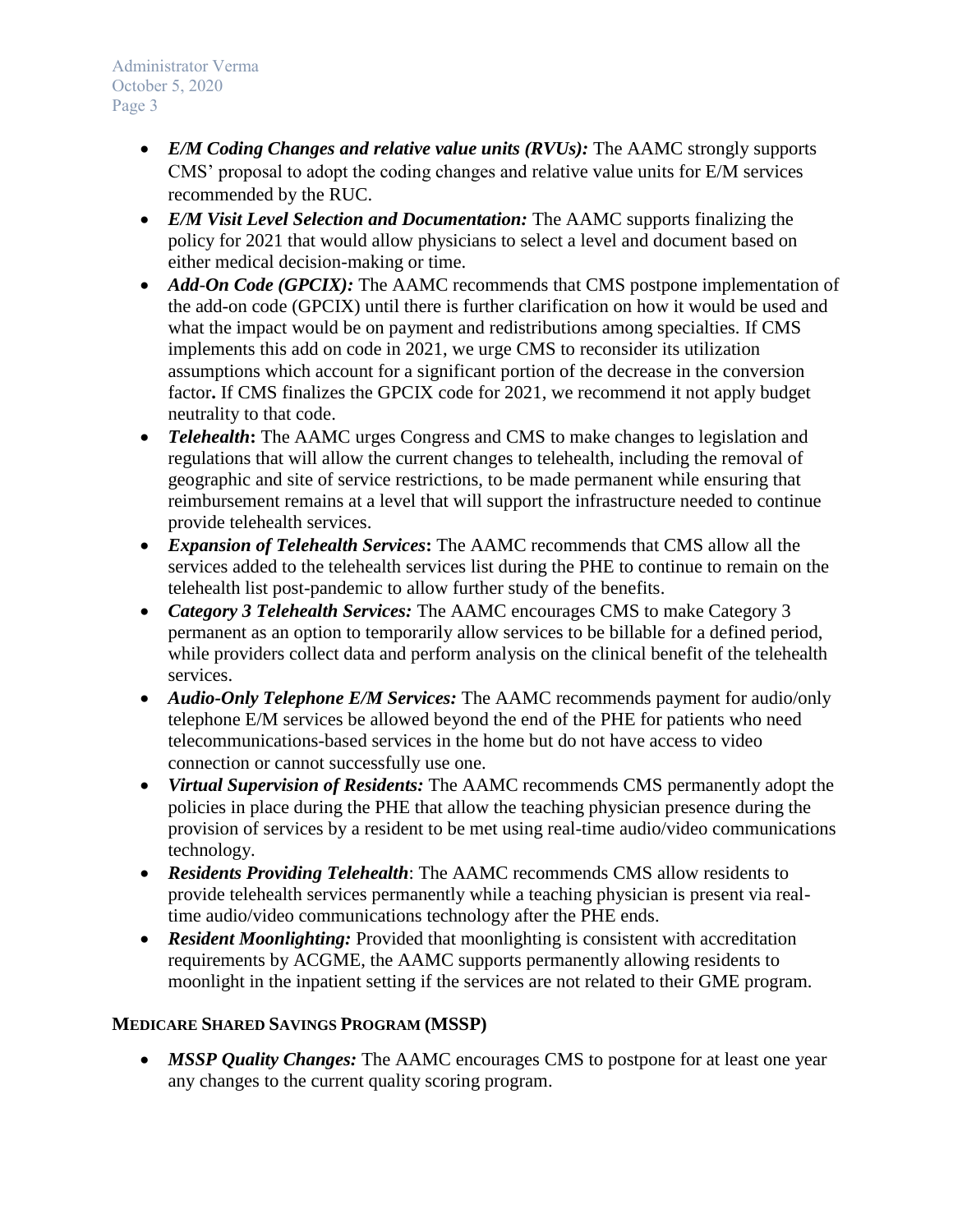- *Web Interface for ACOs*: To give ACOs more time to prepare, the AAMC urges CMS to provide a more gradual transition away from the use of the Web Interface reporting option. At a minimum, the Web Interface must be continued as a reporting option until at least 2022.
- *Quality Measure set for ACOs:* While we appreciate the significant reduction in measures, the AAMC recommends CMS seek stakeholder input from the Measures Application Partnership and others prior to implementing the new measure set for ACOs.

# **QUALITY PAYMENT PROGRAM**

- *MIPS Value Pathways (MVPs):* The AAMC strongly supports CMS' proposal to delay implementation of the MVPs. The MVPs should be gradually implemented to ensure that they are meaningful for clinicians and their patients, and not burdensome to report.
- *MVPs and Large Multi-Specialty Practices:* With the large number of distinct specialties reporting under one TIN in academic medical centers, the AAMC believes it would be very challenging to identify MVPs that would be meaningful for all specialties in the practice. A better solution would be to have subgroup identifiers that allow measurement of the performance at the subgroup level.
- *Elimination of MIPS Scoring Standard:* The AAMC recommends CMS maintain the MIPS APM scoring Standard and not require a transition to the APM performance pathway (APP).
- *Removal of Web Interface:* The AAMC strongly urges CMS to provide a gradual transition away from the use of the Web Interface reporting option. More time and thought must be given regarding how this will be implemented, and for group practices to assess their alternatives. At a minimum, the Web Interface must be continued for at least one additional year to give sufficient time for affected practices to implement a new reporting method.
- *Cost Category:* Given the multiple concerns under the cost performance category, including the impact of COVID-19 on patterns of care, clinicians' lack of familiarity with cost measures, the need for risk adjustment, and the need for better attribution methodologies, the AAMC strongly urges CMS to maintain the weight of the cost category at 15%.
- *Risk Adjustment*: As appropriate, the AAMC recommends CMS risk-adjust outcome measures, population-based measures, and cost measures for clinical complexity and sociodemographic factors.
- *Advanced Alternative Payment Models:* The AAMC recommends CMS support any Congressional efforts that would give the Agency the discretion to set the thresholds to be qualified participants in an advanced APM at an appropriate level to encourage AAPM participation.

## **MEDICARE PHYSICIAN FEE SCHEDULE**

The CY 2021 Medicare Physician Fee Schedule (PFS) rule proposes several policy changes which will specifically impact the teaching physicians and providers at AMCs, as well as those who provide patient care elsewhere Among the areas addressed by this letter are the significant changes to E/M coding, documentation, and payment, the expansion of telehealth and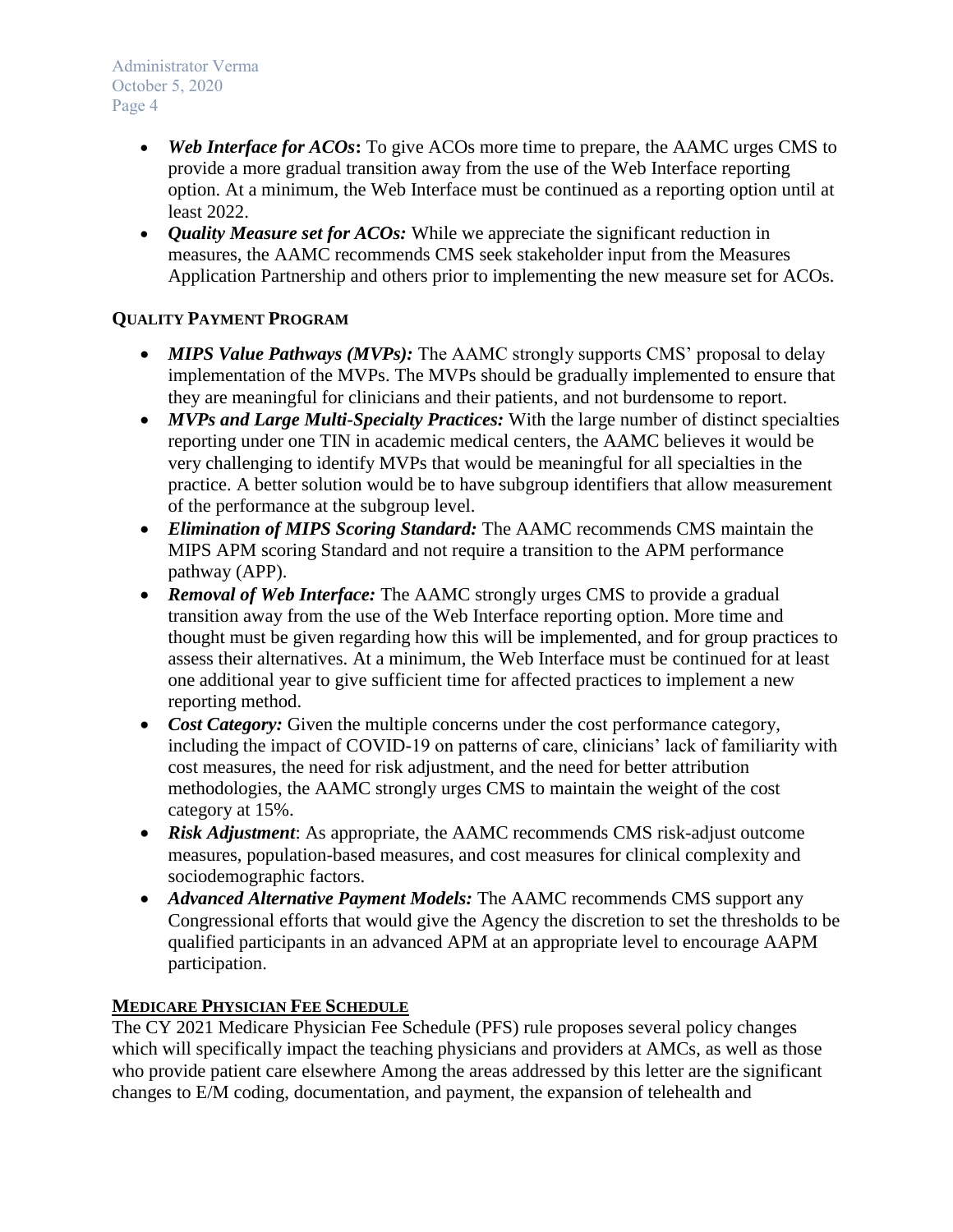communication technology-based services, virtual supervision, and other waivers and flexibilities established during the COVID-19 pandemic that should be made permanent.

#### **UPDATE TO THE PHYSICIAN FEE SCHEDULE CONVERSION FACTOR FOR 2021**

In the proposed rule, CMS sets forth the dollar conversion factor that would be used to update the payment rates. For 2021, the conversion factor would be \$32.2605, which is a 10.61% reduction from the 2020 conversion factor.

The drastic 10.6% reduction in the Medicare conversion factor is due to the proposed additional spending in the rule of \$10.2 billion. Generally, spending under the fee schedule must be budget neutral meaning that increases in spending must be offset by decreases. The changes to the E/M codes account for about half of this additional spending, and therefore, half of the reduction. The remaining spending increases and resulting conversion factor reduction is attributed to various other CMS proposals in the rule, including a proposal for an add on code for primary care and complex patients, and an increase in the values of some other codes that describe services that include or rely upon office/outpatient E/M visits.

We appreciate CMS' commitment to restructuring and revaluing office-based E/M codes and the corresponding increases in payments for primary care services. However, we are deeply concerned about the significant cuts that many clinicians will experience from adherence to budget neutrality adjustments. These cuts will be sizable for many physicians, especially those who do not report outpatient office visits frequently, such as emergency physicians, critical care physicians, hospitalists, radiologists, pathologists, and others. The cuts will also reduce the positive impact of the office visit changes for primary care physicians, oncologists, pediatricians, and others for whom office visits are a high proportion of services.

**We encourage CMS to support stakeholder's efforts to urge Congress to waive the budget neutrality requirements associated with the E/M code changes. If Congress does not take action on budget neutrality before January 1, 2021, we strongly urge HHS to use the public health emergency declaration as a basis to ensure access to care and mitigate financial impacts due to the COVID-19 pandemic by implementing the office increases while waiving budget neutrality requirements for the new office visit payments**. While CMS does not have explicit authority to waive the budget neutrality requirements for the PFS under section 1135 of the Act, CMS has waived other provisions of statute or regulations not specifically waivable under section 1135 of the Act using the PHE as its justification. For instance, CMS has waived the provider-based rules in their entirety without an explicit waiver authority.

Payment reductions of this magnitude would be a major problem at any time, but to impose these large cuts at a time when teaching physicians and other health care professionals continue to be on the front lines treating patients with COVID-19 will be devastating. The COVID-19 pandemic has caused significant disruption to physician practices due to cancellation of elective procedures and nonurgent patient care visits. Faculty practices have responded by rapidly implementing telehealth in their practices in order to provide continued access to medical care for their patients. Physicians have been able to monitor non-critically ill COVID-19 positive patients, follow up on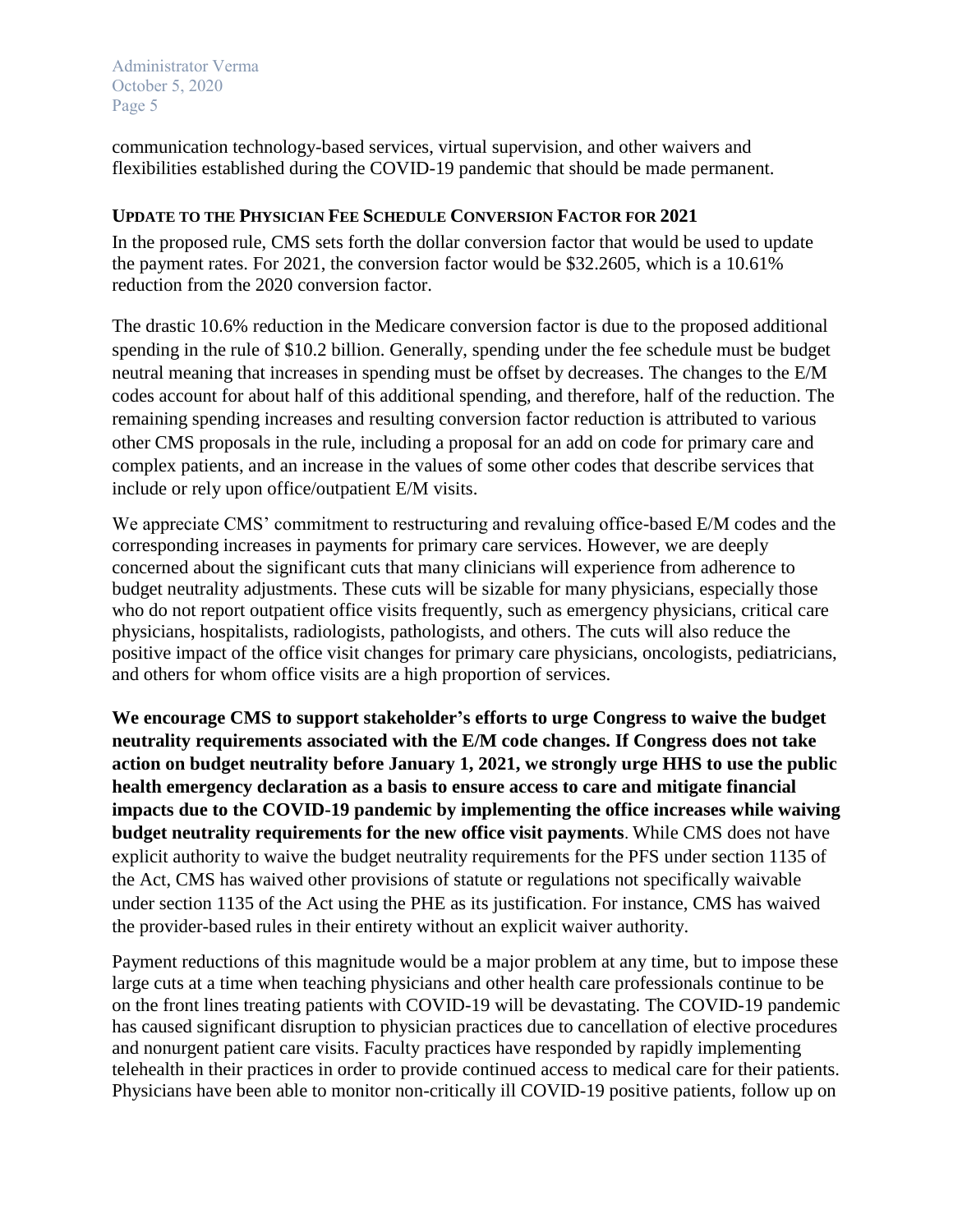other individuals with chronic disease who can be cared for without risking a visit to the hospital or clinic, and provide care for many Medicare beneficiaries without imposing the burden of travel.

Faculty practices have estimated that they have lost between 25% and 50% of their revenue in April and May 2020 as compared to 2019. While the telehealth waivers and flexibilities granted by CMS were beneficial to physicians and their patients, telehealth made up a small portion of this lost revenue. In addition, practices benefited from the stimulus CARES funds but these much appreciated dollars have not filled the gap from losses. Even as operations are able to resume, it will be impossible for these practices to make up this lost revenue.

The process of ramping up operations comes with unique costs as practices need to purchase additional personal protective equipment (PPE), increase testing for staff and patients, enhance cleaning protocols, and undertake other costly measures – all while seeing a lighter patient volume to maintain adequate social distancing. Practices also need to be ready for a second surge during the winter from the combined impact of COVID-19 and the seasonal flu.

We are concerned that the additional reductions in revenue from the budget neutrality adjustments will result in further losses that will initiate further contractions in expenses and significant access problems for patients. Given these unprecedented challenges and the critical importance of patient access to health care services, we urge CMS to use flexibilities it has exercised during the public health emergency to waive the physician fee schedule budget neutrality for the E/M changes in 2021.

## **EVALUATION AND MANAGEMENT DOCUMENTATION AND PAYMENT CHANGES**

In the proposed rule, CMS proposes to finalize significant modifications to several policies related to E/M office visits. Specifically, CMS proposes to align its E/M office visit coding changes with the framework adopted by the CPT Editorial Panel for office/outpatient E/M visits. These coding changes would retain the five levels of coding for established patients, reduce the number of levels to four for office/outpatient E/M visits for new patients, and revise the code definitions. In addition, the times and medical decision-making process for all the codes would be revised. History and exam would no longer be used as elements for code selection; however, a history and exam would be required if medically necessary. The changes would allow clinicians to choose the E/M visit level based on either medical decision-making or time.

CMS would allow separate payments for established patients for levels 1 through 5 and separate payments for new patients for levels 2 through 5. CMS proposes to adopt the Relative Value Update Committee (RUC) recommended values, times, and practice costs for the E/M office visits.

We commend CMS for listening to concerns and engaging with stakeholders over the past couple of years to refine the payment and coding approach for outpatient/office visits. **The AAMC strongly supports CMS' proposal to adopt the coding changes and payment rates for E/M services recommended by the RUC.** These changes will help to ensure that payment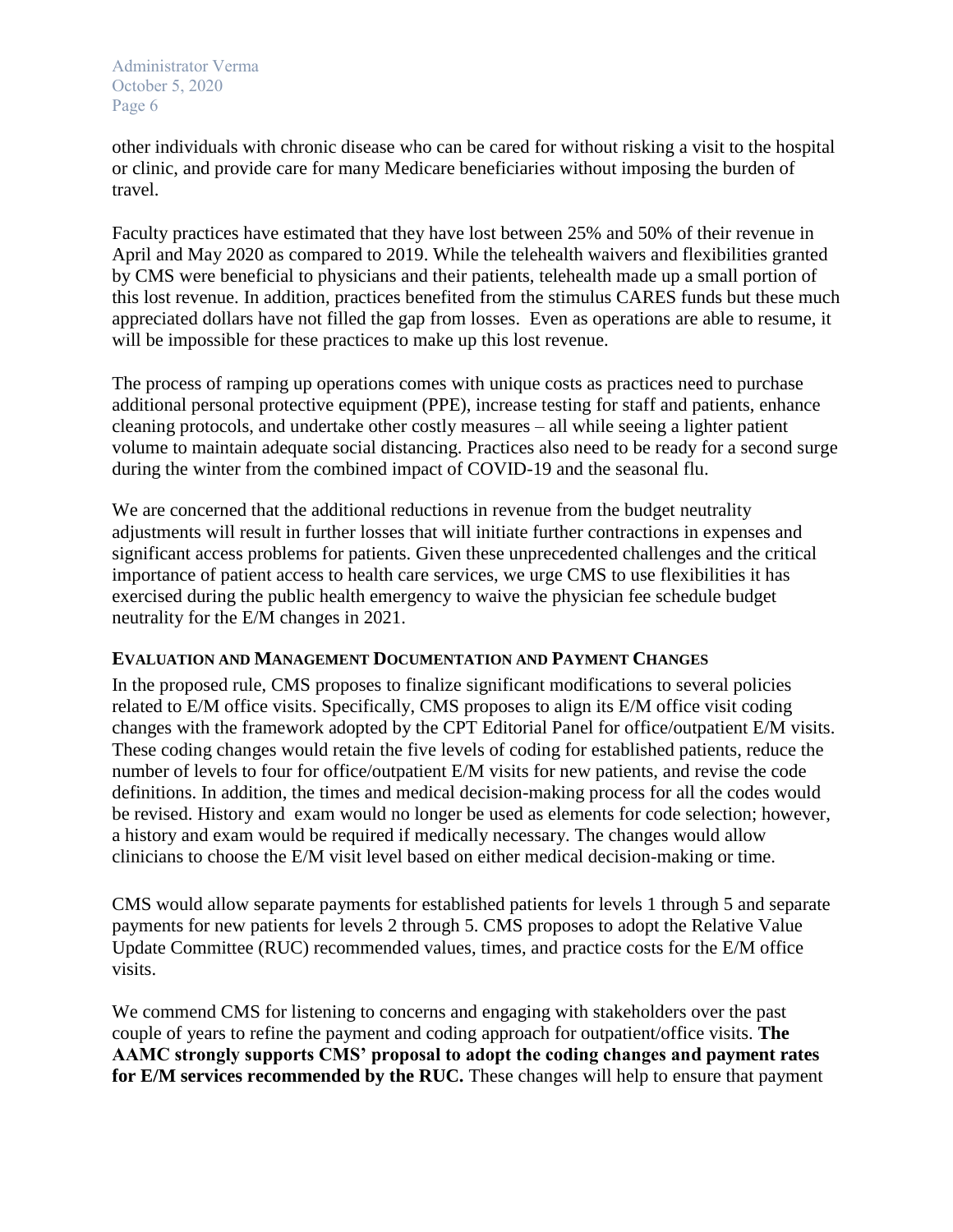more accurately reflects the resources used to provide services and to protect patient access. Our comments on specific elements of the proposal follow.

### *Finalize 2021 Policies to Allow Physicians to Select Visit Level and Documentation Based on Time or Medical Decision-Making*

**The AAMC supports finalizing the policy for 2021 that would allow physicians to select a visit level and document based on either medical decision-making or time, and the elimination of the requirement that physicians document in accordance with the 1995 or 1997 E/M guidelines.** The original guidelines were developed at a time when medical records were maintained on paper and clinicians worked largely independently. With the advent of the EHR, team-based care, and other changes over the past two decades, the E/M guidelines have become outdated and led to much of the "note bloat" that is seen in EHRs that has a negative effect on patient care. The current documentation requirements (such as noting review of systems) impose an onerous burden on physicians while providing little benefit to patients. In some cases, the requirements impede patient care by making it difficult to locate pertinent information such as physician's differential diagnosis or plan of care. The medical record was transformed from a document that enhanced patient care to one that focused on supporting billing.

Allowing physicians to document based on medical decision-making or time would help to alleviate these problems, lead to improved patient care, and better align with current medical practice and the use of electronic medical records.

## *Evaluation and Management Payment Proposals*

Effective 2021, CMS would adopt the RUC-recommended values, times and practice costs for the E/M office outpatient visits. The RUC recommendations for physician work, time, and direct practice expenses would increase spending by \$5.5 billion and contribute to approximately half of the budget neutrality adjustment proposed by CMS.

**We support CMS' proposal to increase the values for the E/M services by adopting the RUC recommended values.** One of CMS' goals is to support primary care and patient-centered care management by improving accuracy to recognize the costs of primary care management, coordination and cognitive services. The values in the current proposal recognize the increasing complexity of these services and the resources required to provide them.

## *CMS Should Maintain Relativity Between Services E/M Services and Services that are Analogous to Office/Outpatient E/M Visits*

CMS recognizes that there are services for which the values are closely tied to the value of the office/outpatient E/M visit codes. Many of these services were valued via a building block methodology and have office/outpatient E/M visits explicitly built into their definition or valuation. CMS proposes to account for the increase in the values for the office/outpatient E/M visits in the following code families: 1) ESRD monthly capitation payment services, (2) transitional care management (TCM) services, (3) maternity services, (4) assessment and care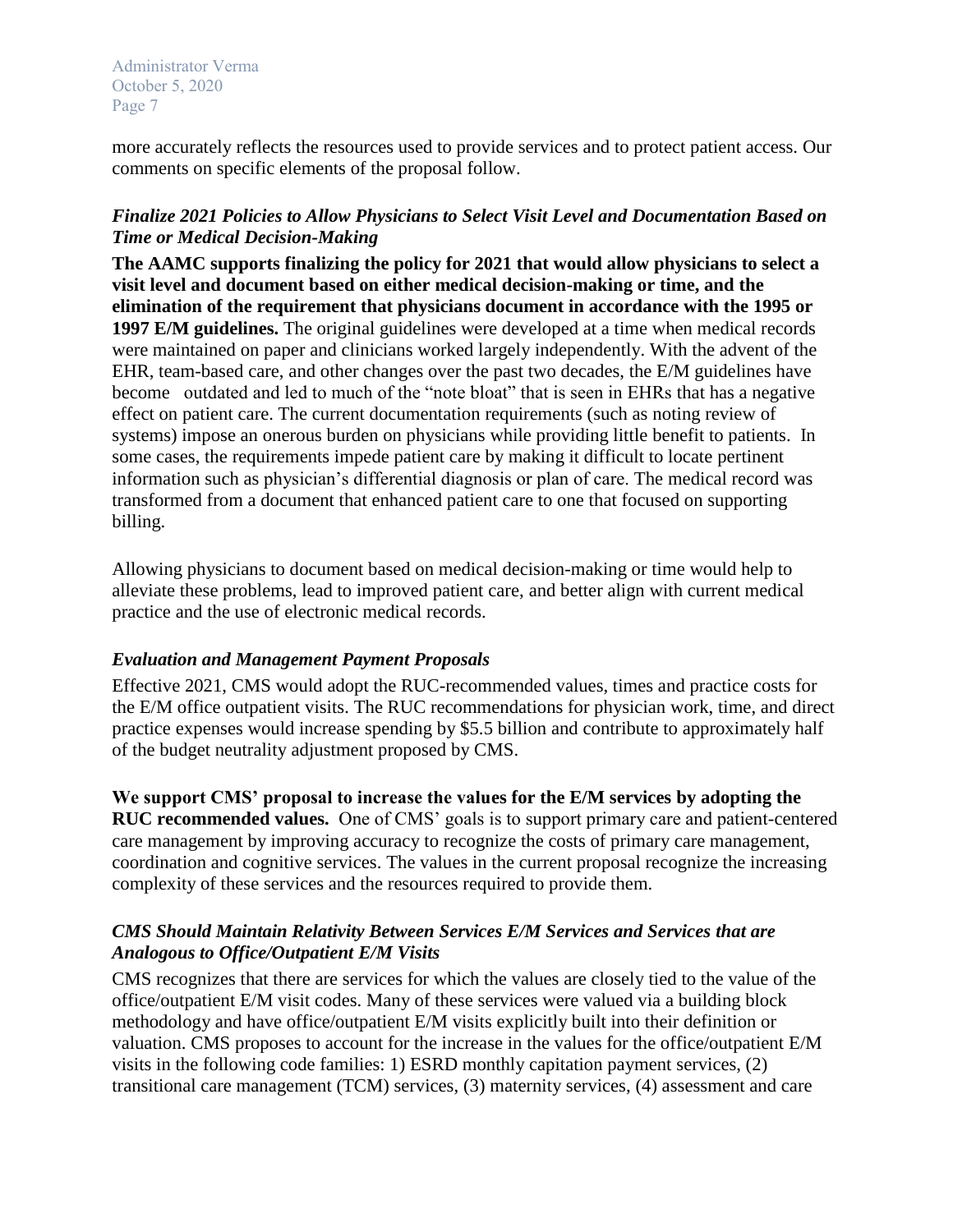planning for patients with cognitive impairment, (5) Initial Preventive Physical Examination; (IPPE) and Initial and Subsequent Annual Wellness (AWV) Visits, (6) Emergency Department (ED) visits, (7) therapy evaluations and (8) behavioral health care services.

**We support maintaining relativity between services, such as these code families, and E/M office visits in the fee schedule. CMS should ensure that there is an extensive review of services and additional surveys to determine appropriate values whenever making systematic adjustments to codes**.

### *CMS Should Postpone Implementation of the Complexity Add-on Code (GPCIX) Until Further Information is Available on Impact*

In addition to the changes to E/M codes, CMS proposes a new add-on code (GPCIX) that could be used when an office E/M service is performed, and the visit is considered to be a primary care visit, or when the medical services are part of ongoing care related to a patient's single, serious, or complex condition. Although CMS indicates that all physicians may report this code, CMS stated that for purposes of estimating the specialty level impacts, it assumed that the following specialties would bill GPCIX with 100 percent of their office/outpatient E/M visits codes: family practice, general practice, internal medicine, pediatrics, geriatrics, nurse practitioner, physician assistant, endocrinology, rheumatology, hematology/oncology, urology, neurology, obstetrics/gynecology, allergy/immunology, otolaryngology, interventional pain management, cardiology, nephrology, infectious disease, psychiatry, and pulmonary disease. In total, CMS assumes the code would be applied to 75% of all office visit claims.

This add on code would increase spending by \$3.3 billion, contributing to a significant portion of the budget neutrality adjustment proposed by CMS. **Given this major impact, we recommend that CMS postpone implementation of this add-on code until further clarification is provided on how it would be used and what the impact will be on payment and redistributions among specialties.** While we agree with the importance of ensuring physicians are adequately reimbursed for more complex patients, it is our understanding that the E/M codes were revalued to account for the complexity and resources required to provide these services. In addition, since the E/M code level can be determined by time, we think that the complexity will be reflected in additional time needed for providing the service and consequently a higher E/M code level for the visit. Therefore, we question whether the need for this add-on code still exists.

In addition, even if there is justification for the add-on code, we are concerned that it would add complexity to the system at a time when burden reduction is a key goal. We anticipate there would be significant confusion regarding when it would be appropriate to bill the add-on code. The addition of the code, which has a vague description, is likely to increase burden if there is a need to provide additional documentation to support the payment for the code. The documentation requirements could require extensive education for providers to comply and could potentially be as onerous as the current documentation requirements. Physicians are concerned that they may experience audits related to the use of this code.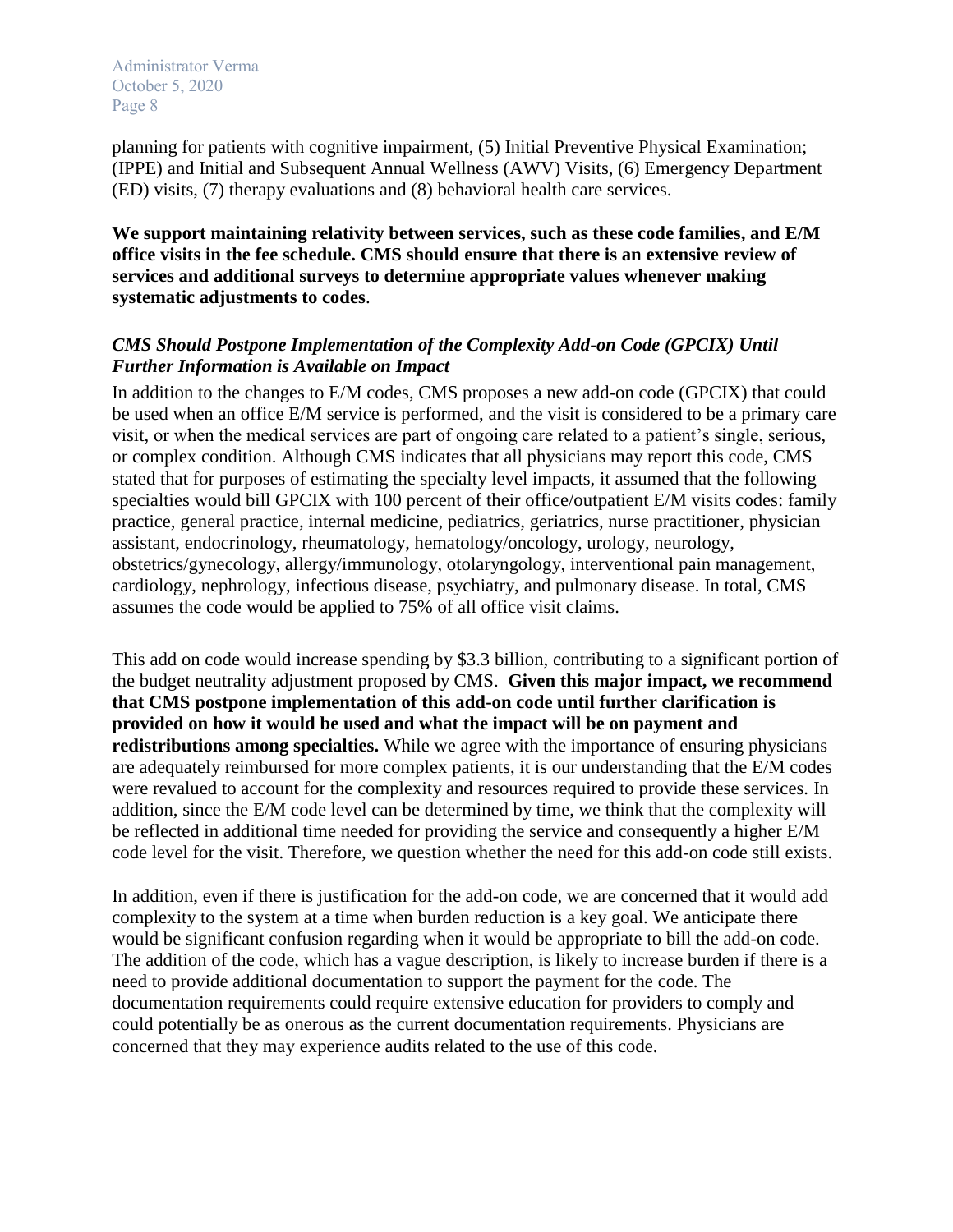**If CMS implements this add on code in 2021, we urge CMS to reconsider its utilization assumptions which account for a significant portion of the decrease in the conversion**  factor. We believe it is unlikely that these codes will be reported 100% of the time with E/M office/visits for the identified specialties given feedback we have received from our members. In the past, CMS made assumptions regarding the utilization of TCM Codes (99495 and 99496) that were much higher than the actual utilization that occurred. As a result, CMS implemented budget neutrality adjustments that were too high in 2013. We caution CMS against making similar assumptions this time about codes that involve ongoing care and that would result in a significant permanent reduction in the conversion factor.

**The AAMC also recommends that if CMS finalizes GPCIX, the agency not apply budget neutrality to that code since it is a new code established by regulation**. We believe CMS has the authority to exclude changes in law and regulation, including the new add-on code, which affect spending from the calculation of budget neutrality, similar to treatment in the past under the Medicare Sustainable Growth Rate (SGR) system. For example, after Medicare preventive benefits were expanded, CMS increased the law and regulation factor of the SGR to account for the new benefits and excluded the additional spending for these new services from budget neutrality so that physicians were not penalized. While the SGR is no longer part of the law, it is illustrative of the application of budget neutrality not applying to new services paid for by Medicare as a result of changes in law or regulations. In this case, it is CMS that is modifying its regulations to create a new payment for E/M complexity that was not previously paid and, like any other new service with no predecessor, would not be subject to budget neutrality.

## *CMS Should Work with Stakeholders to Encourage Congress Waive Budget Neutrality for E/M Code Increases to Minimize Redistributive Effects*

CMS provides an impact analysis of the E/M value changes proposed in Table 90 in the proposed rule.<sup>1</sup> The table allows insights into potential payment shifts across specialties that would result from implementing the updated values for the office E/M codes and the visit complexity add-on code (GPCIX).

While we support the increase in payment for the E/M services, we are deeply concerned about the redistributive impacts on specialties. Significant reductions in payment to some specialties could reduce access to medically necessary services and exacerbate workforce shortages. Because the PFS is budget neutral, any changes to the codes that increase the payment amounts under the fee schedule need to be offset by decreases elsewhere within the fee schedule. As CMS shows in the rule in Table 90, the E/M changes would benefit specialties that perform predominantly office visits and will result in reductions in payment for specialties that do not perform office visits. Specialty impacts range from -11% for radiology and nurse anesthetists/anesthesiologist assistants, to +17% for endocrinology.

The reductions would be very difficult for some specialties to absorb in their practices, particularly given the financial losses of approximately 25-50% incurred due to the COVID-19

 $\overline{\phantom{a}}$ <sup>1</sup> 85 Fed. Reg 50375.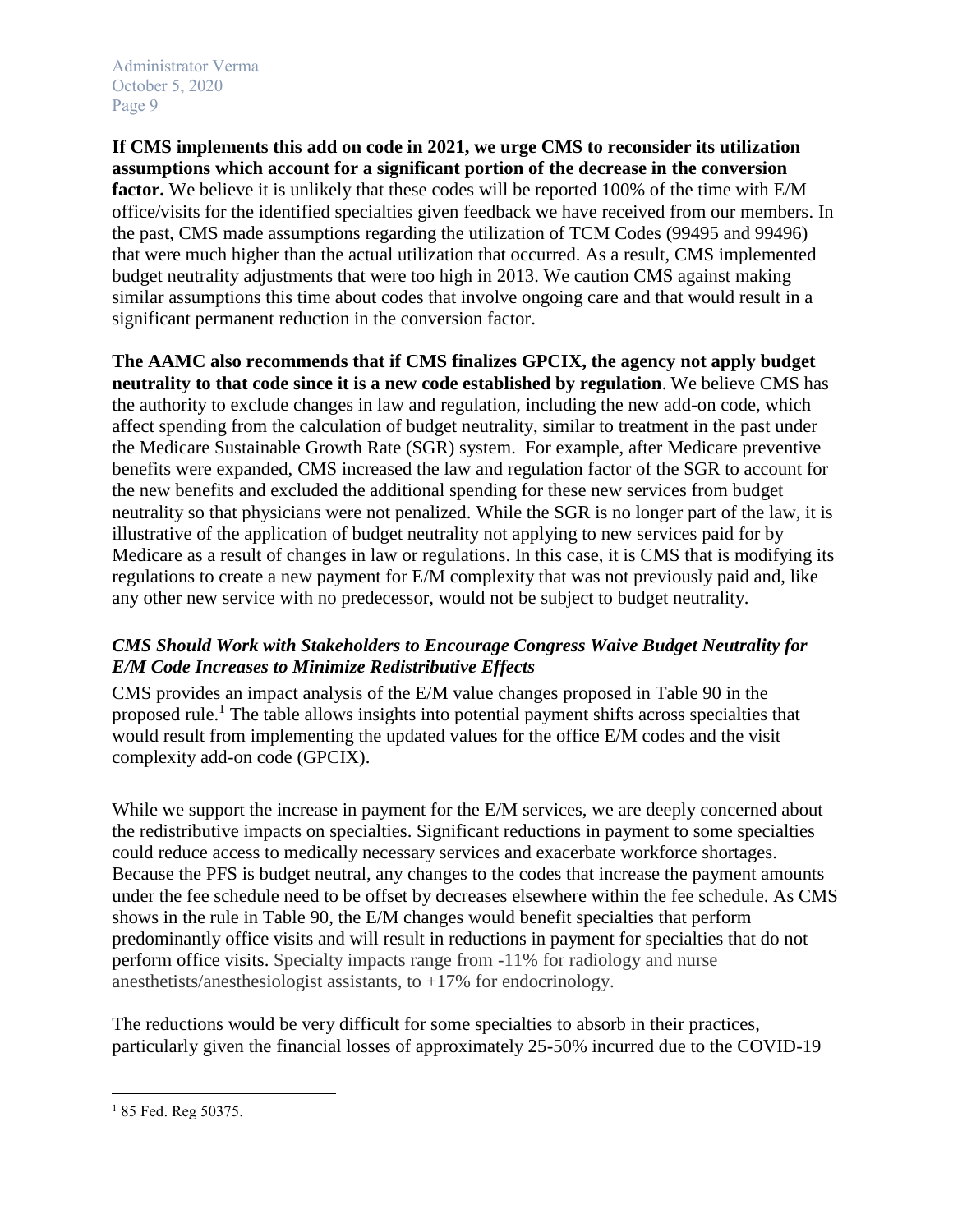$\overline{\phantom{a}}$ 

pandemic and the fact that there are no payment updates in the fee schedule for six years from 2020-2025.

In addition, at a time when there are growing physician shortages, the shortages may be exacerbated for specialties that face significant cuts in payment. According to the AAMC's recently updated projections, by 2033 the country could experience a shortfall of between 54,100 and 139,000 physicians. Estimated shortages are predicted of 21,400 to 55,200 in primary care and between 33,700 and 86,700 in non-primary care specialties.<sup>2</sup> While significant concerns have been raised about primary care shortages, there are also growing shortages in many specialties, especially surgical ones. Absent a waiver of budget neutrality, access to participating physicians is likely to become a major concern.

**As discussed previously in this letter, we urge CMS to work with the medical community and others to encourage Congress to waive budget neutrality for the E/M code increases and to take any other steps to mitigate this impact. If budget neutrality is not waived, we suggest CMS consider implementing a gradual phase in of the budget neutrality adjustment for the E/M codes over several years.**

### **MEDICARE TELEHEALTH AND COMMUNICATION TECHNOLOGY-BASED SERVICES**

The AAMC strongly supports the waivers and regulatory changes established by CMS in response to the COVID-19 public health emergency (PHE), which help to address the crisis caused by COVID-19 by facilitating the widespread use of telehealth and other communication technology-based services. Teaching hospitals, faculty physicians, and other providers have responded to the PHE by rapidly implementing telehealth in their practices in order to provide continued access to medical care for their patients. Physicians have been able to monitor noncritically ill COVID-19 positive patients, follow up on patients with chronic disease who can be cared for without risking a visit to the hospital or clinic, and provide care for many Medicare beneficiaries without imposing the burden of travel. At the onset of the COVID-19 pandemic, we heard from faculty practices that on average they were providing approximately 50% of their ambulatory visits via telehealth, a dramatic increase from the use of telehealth prior to the pandemic

The use of telehealth has been of great benefit for patients, especially during the public health emergency. It expands access to care for the frail or elderly, for whom travel to a provider or facility is risky or difficult even when there is no pandemic. Physicians can effectively use telehealth to monitor the care of patients with chronic conditions, such as diabetes and heart conditions, reducing their risk of hospital admissions. Telehealth also protects patient from exposure to infectious diseases, such as COVID-19 and the seasonal flu. The use of telehealth enables specialists, such as pediatric specialists and critical care physicians, to bring their skills to the bedside of a child or adult in need in hospitals in the community that do not have those specialists available onsite. But it must be recognized that the development of telehealth

<sup>&</sup>lt;sup>2</sup> [https://www.aamc.org/data-reports/workforce/data/complexities-physician-supply-and-demand-projections-2018-](https://www.aamc.org/data-reports/workforce/data/complexities-physician-supply-and-demand-projections-2018-2033) [2033](https://www.aamc.org/data-reports/workforce/data/complexities-physician-supply-and-demand-projections-2018-2033)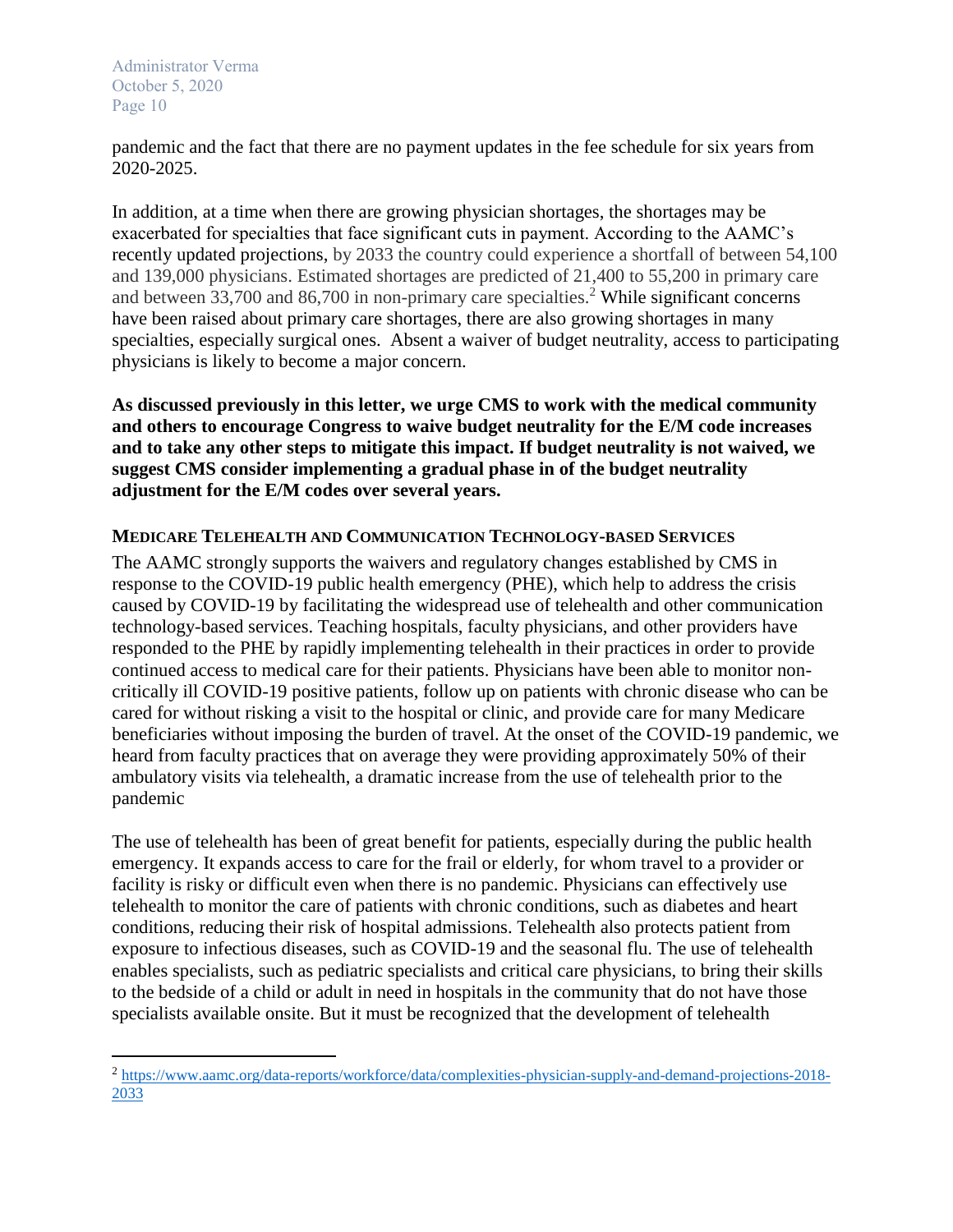$\overline{\phantom{a}}$ 

capabilities has required investing significant resources in the technology, training, and infrastructure. The flexibilities provided by CMS for telehealth coverage and payment have enabled teaching hospitals, teaching physicians, and other health care providers, and their patients to experience the benefits of telehealth. Analyses of surveys of more than 30,000 patients conducted by Press Ganey for services in March and April 2020 show that patients are overwhelmingly positive about their virtual interactions with health care providers.<sup>3</sup> Beyond aiding with the COVID-19 response, telehealth offers the long-term promise of expanding quality healthcare in the future, particularly to individuals with limited access to services, individuals with disabilities, and elderly patients who have difficulty traveling.

We recognize that due to statutory limitations most of the current flexibilities are in place only during the PHE. However, it is imperative that the progress that has been made since March 2020 continue when the PHE ends. **Therefore, we urge Congress and CMS to make changes to legislation and regulations that will allow the current changes to be made permanent while ensuring that reimbursement remains at a level that will support the infrastructure needed to continue provide telehealth services at a level far above that of the pre-pandemic world.** Comments on the specific provisions pertaining to telehealth and communications technology-based services included in the proposed rule follow.

### *CMS Should Waive Patient Location Restrictions and Rural Site Requirements*

The AAMC strongly supports changes made in the CMS interim final rules related to the PHE that waived patient location restrictions that applied to telehealth services. Under this change, CMS pays for telehealth services furnished by physicians and other health care providers to patients located in any geographic location and at any site, including the patient's home, during the PHE. This has allowed patients to remain in their home, reducing their exposure to COVID-19 and reducing the risk that they expose another patient or their physician to COVID-19. It also means that patients who find travel to an in-person appointment challenging can receive care which may be particularly important to patients with chronic conditions or disabilities who need regular monitoring. The AAMC acknowledges that CMS does not have the authority outside of the PHE to make these changes permanent. **However, we encourage CMS to work with Congress to waive the rural site requirements and allow the home to be an originating site.**

## *Providers Should be Paid the Same Amount for Telehealth Services as Services Delivered In-Person*

**In the 2021 PFS proposed rule, CMS does not address payment rates for Medicare telehealth services. The AAMC strongly recommends that providers be paid the same for furnishing telehealth services as services delivered in person.** In discussions with faculty practice plan leaders, members report significant infrastructure costs to fully integrate their electronic health record systems with HIPAA-compliant telehealth programs. Physicians employ medical assistants, nurses, and other staff to engage patients during telehealth visits and to coordinate care, regardless of whether the services are furnished in person or via telehealth. We

<sup>3</sup> Press Ganey, T*he Rapid Transition to Telemedicine: Insights and Early Trends* (May 19, 2020). https://www.pressganey.com/resources/white-papers/the-rapid-transition-to-telemedicine-insights-and-earlytrends?s=White\_Paper-PR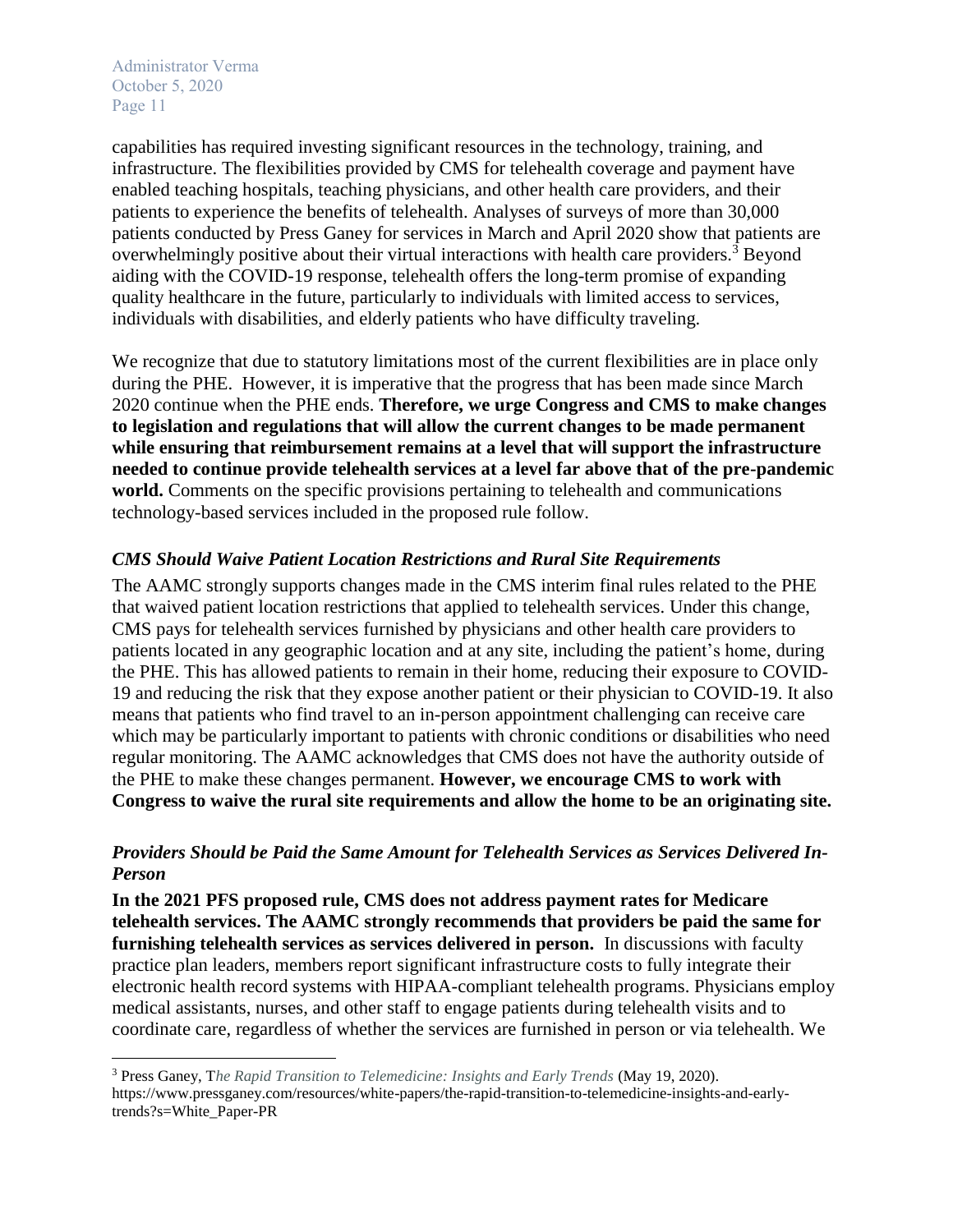commend CMS for acknowledging these expenses in the March  $31<sup>st</sup>$  interim final rule (85 Fed Reg 19320) by stating that telehealth services would be reimbursed to physicians at the nonfacility fee schedule rate.

We recommend CMS provide a facility fee under the OPPS for telehealth services provided by physicians that would have been provided in the provider-based entity. Similar to the physician office-based setting, the provider-based entity will continue to employ nurses, medical assistants, and other staff to engage patients during telehealth visits or to coordinate pre-or-post visit care. The provider-based entity incurs these costs associated with providing the telehealth service and should be reimbursed as if the services were provided in person. We were pleased that in the second interim final rule published May 8 (85 FR 27550), CMS decided to pay an originating site fee to recognize the costs incurred by hospitals.

### *CMS Should Continue to Allow Payment for Telehealth Services Delivered Across State Lines*

As part of the COVID-19 PHE response, CMS has allowed providers to be reimbursed by Medicare for telehealth services across state lines. This waiver creates an opportunity to improve patient access to services and to help to improve continuity of care for patients that have relocated or who have traveled to receive their surgery or other services from a specialist in another state. While CMS has the authority to allow for payment, states need to act to allow practice across state lines to occur. **We urge CMS to continue this flexibility with regard to payment for services and to encourage states to participate in interstate medical licensure compacts or other mechanisms that would allow care delivery across state lines in the future after the pandemic ends**. **In addition, we urge CMS to support the Temporary Reciprocity to Ensure Access to Treatment (TREAT) Act [\(S. 4421,](https://www.congress.gov/bill/116th-congress/senate-bill/4421) HR. 8283), which would provide temporary licensing reciprocity for health care professionals in all states for all types of services during the COVID-19 pandemic.**

## *Services Should be Added to the Medicare Telehealth List; Category 3 Should be a Permanent List as an Option to Add Services to the Medicare Telehealth List*

In response to the PHE for COVID-19, CMS undertook emergency rulemaking to add a number of services to the telehealth list on an interim basis. Outside of the pandemic, CMS adds services to the telehealth list based on their similarity to other services already on the telehealth list (Category 1) or based on an assessment of whether the services would provide clinical benefit to the patient if provided by telehealth (Category 2). In this rule, CMS proposes a Category 1 list of codes that will be kept permanently on the telehealth list, including prolonged office codes and certain home visits. CMS proposes a new Category 3 group of services which would be included on the Medicare telehealth list until the end of the calendar year in which the PHE ends to allow more time to study the benefit of providing these services outside the context of the pandemic. This new Category 3 would provide a basis for adding or deleting services from the Medicare telehealth list on a temporary basis where there is likely clinical benefit, but where there is not yet sufficient evidence available to permanently consider the services under Category 1 or 2 criteria. CMS believes that adding services to the Category 3 list will provide sufficient time to develop clinical evidence to be used to request additions to the telehealth list on a permanent basis through the normal rulemaking cycle.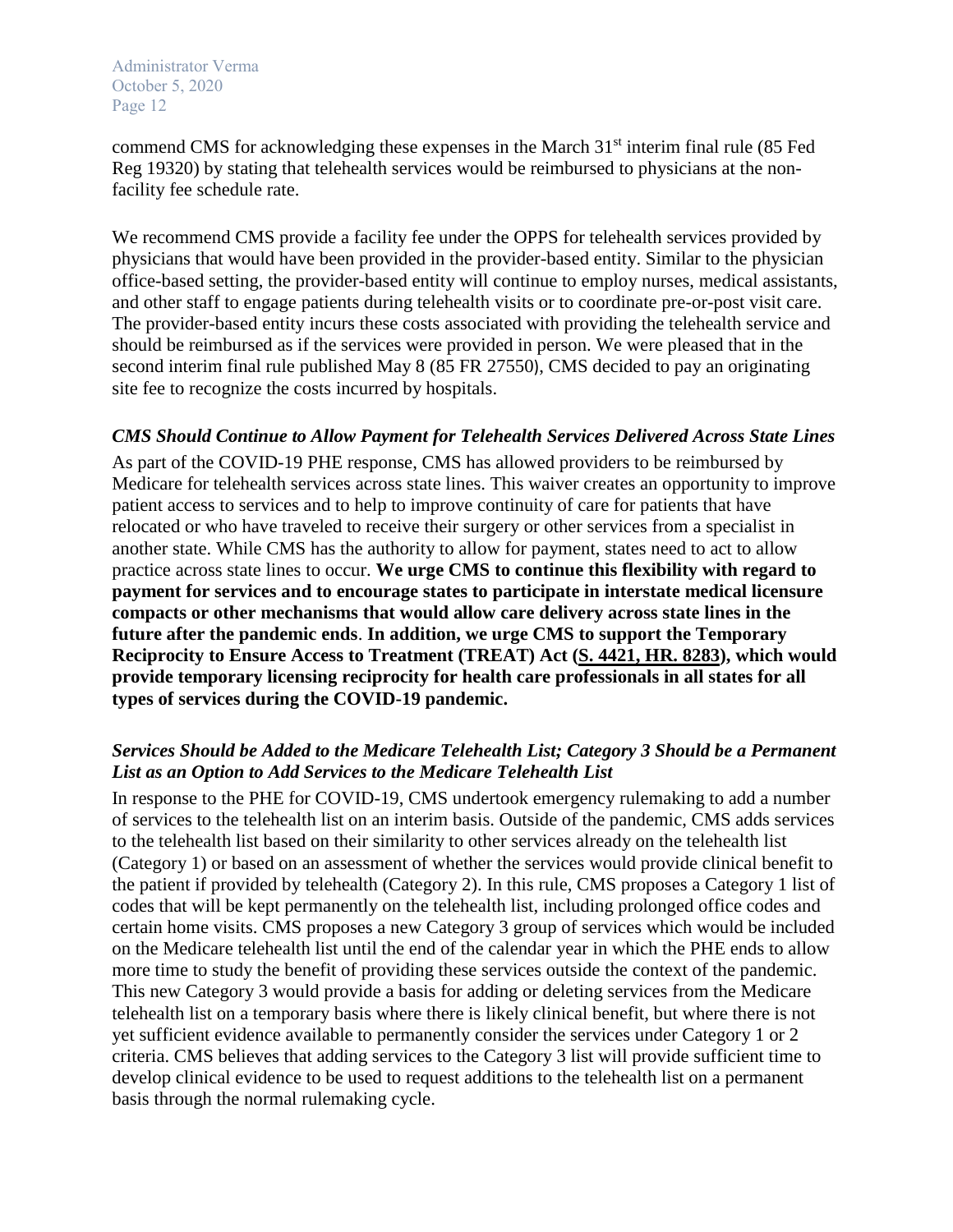CMS also clarifies that some codes that had been billable during the PHE would not be billable once the PHE ends, either on a permanent or temporary basis. CMS solicits comment on services added to the Medicare telehealth list during the PHE for COVID-19 that CMS is not proposing to add to the Medicare telehealth list permanently or proposing to add temporarily on a category 3 basis.

The AAMC strongly supports the addition of the list of services identified in the rule under Category 1 and Category 3 to the Medicare telehealth list. We believe that experience during the COVID-19 pandemic has demonstrated the clinical utility of providing these services by telehealth and encourage the provision of telehealth services when clinically appropriate after the PHE ends. The placement of codes on the Medicare telehealth list allows physicians and other health care professionals and their patients to determine whether delivering a service via telehealth is clinically appropriate.

**We support the establishment of Category 3 as an option to temporarily allow services to be billable, while the benefits are studied. However, we believe that the time frame proposed in the rule for coverage of Category 3 services is insufficient. Instead of linking it to the end of the calendar year in which the pandemic ends, we recommend that a defined time period be set, such as the end of 2022, for providers to collect data and perform analysis on the clinical benefit of the telehealth services. We also recommend CMS consider implementing the concept of Category 3 as a permanent option to allow potential Category 2 codes time to be considered a telehealth service and obtain sufficient evidence demonstrating the benefit of providing the service be telehealth.** 

The AAMC has significant concerns with the list of services that CMS is proposing to exclude from the telehealth list, either on a temporary or permanent basis, such as critical care services, inpatient neonatal and pediatric care services, initial nursing facility visits, and others. **We believe that adequate evidence exists about the value of these services, particularly in rural and other communities that do not have ready access to them. Therefore, the AAMC recommends that CMS allow all of these services to be provided by telehealth and enable further study.**

AAMC members provide these services by telehealth to enhance patient care, improve access, and provide high quality timely care. As an example, inpatient neonatal and pediatric care services, and other critical care services have been essential in the care of more complex patients in their community. Telehealth is increasingly being used to provide specialty consultants to infants, children, and adults receiving care in community and rural hospitals. It is often used for patients with unanticipated, urgent specialty needs, including newborn infants, and those presenting to emergency departments with acute medical emergencies. The use of this technology allows specialists to bring their skills to the bedside of the child or adult in need when travel to the specialist could delay care for many hours. The use of telehealth in these situations has shown to be life-saving and to reduce unnecessary patient transports.<sup>4</sup>

 $\overline{a}$ 

<sup>4</sup> https://pediatrics.aappublications.org/content/136/1/e293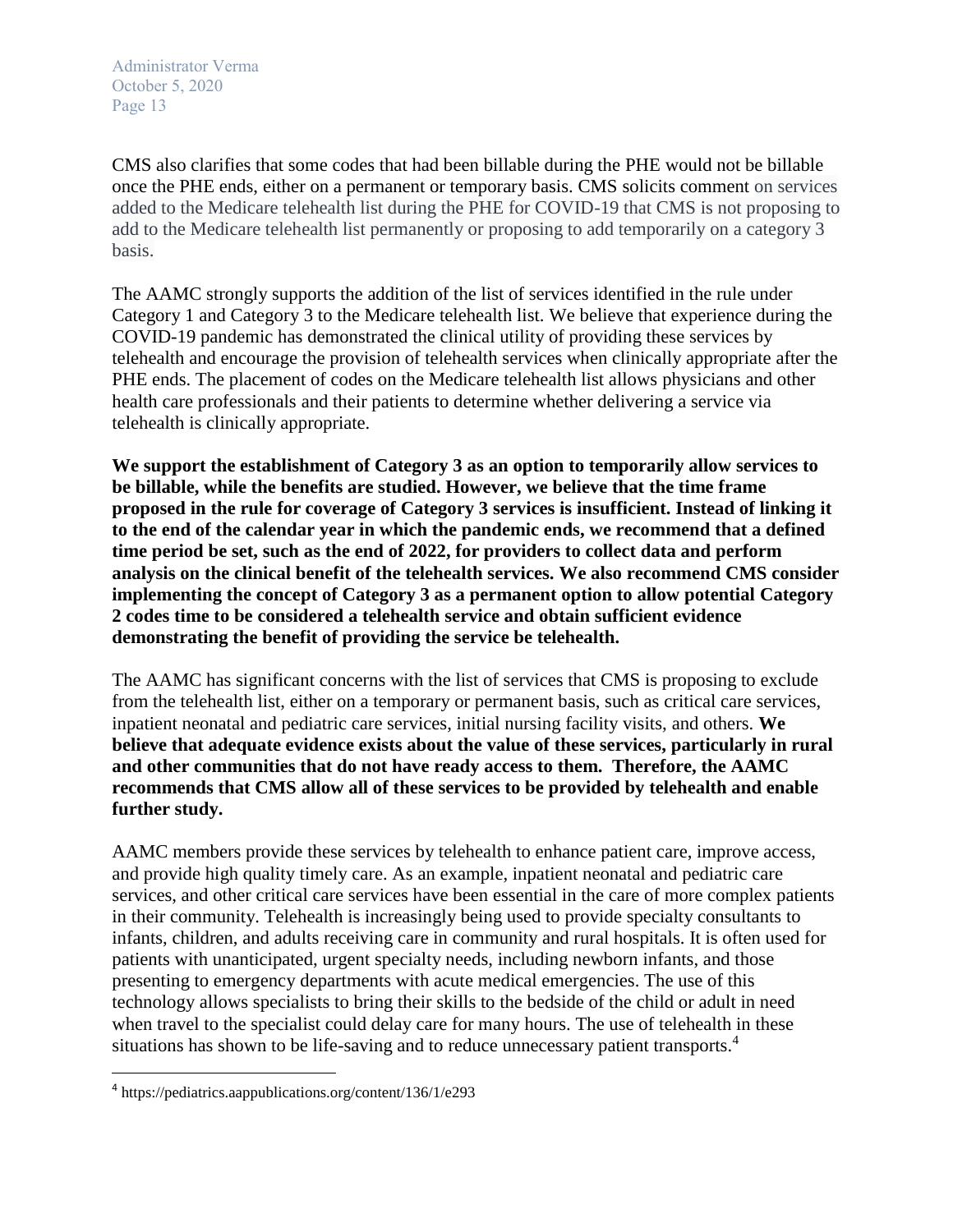Many academic medical centers have arrangements in place to provide care via telehealth to rural or community-based hospitals that do not have pediatric or neonatal critical care specialists, or pediatric intensive care units. When critically-ill infants are born, or when critically-ill children are admitted to their local hospital, the local physician is able to contact the academic medical center and have a pediatric or neonatal critical care physician provide an appointment, via telehealth, offering a diagnosis or other recommendations about care. This allows optimal care to be provided quickly and often this means that the local hospital is able to care for the patient. This saves resources, by removing the need for an expensive medical transport, and allows patients to stay in their community, close to family. While these services (CPT 99468- 99472, 99475-99476, 99477-99480) are not generally provided to Medicare beneficiaries, the AAMC is concerned that if these services were added to a list of services specifically not permitted to be billed via telehealth, other payers such as Medicaid or commercial payers, may be disinclined to provide payment for them. This could lead to negative outcomes for critical patients and therefore we strongly encourage CMS to keep these important services on the Medicare telehealth list on a permanent basis.

Another example of effective use of telehealth services relates to physical therapy services, which CMS proposes not to add to the telehealth list. Hospitals that have been participating in bundled episodic payment models, such as BPCI Advanced, provide several physical therapy services to their patients following inpatient discharge to assess the home environment for any necessary safety accommodations, and to start the patient on their initial exercise program. After several telehealth visits, the patient is often able to go to outpatient therapy services for the remainder of their care. This avoids admission to a higher level of care setting, such as a skilled nursing facility, or home health agency, reduces costs, and increases patient satisfaction. We recognize that CMS decides not to include these services on the permanent telehealth list as it believes it does not have statutory authority to allow physical therapists, occupational therapists, and speech language pathologists to provide telehealth services. However, CMS does state that these services could be furnished by a therapist and billed by a physician or practitioner who can furnish and bill telehealth services provided all the "incident to" requirements are met. If CMS does not have statutory authority to add therapists as billing providers for telehealth, we recommend allowing the provision of these services in alternative payment models under its CMMI waiver authority.

## *AAMC Strongly Supports Continued Payment for Audio-only/Telephone-only Evaluation & Management Codes*

In the March 31st COVID-19 IFC, CMS established separate payment for audio-only E/M services, CPT codes 99441-99443. CMS believes that these services, previously considered non-covered under the PFS, are an important way to replace a face-to-face visit during the PHE. CMS initially finalized payment based on the RVUs recommended by the RUC. Based on stakeholders' feedback, in the 2nd COVID-19 IFC,<sup>5</sup> CMS established new RVUs for the audio-only E/M services based on crosswalks to the most analogous office/outpatient E/M codes. In addition, CMS recognized these services as telehealth services and added them to the

 $\overline{\phantom{a}}$ 

<sup>5</sup> 85 Fed Reg 27550.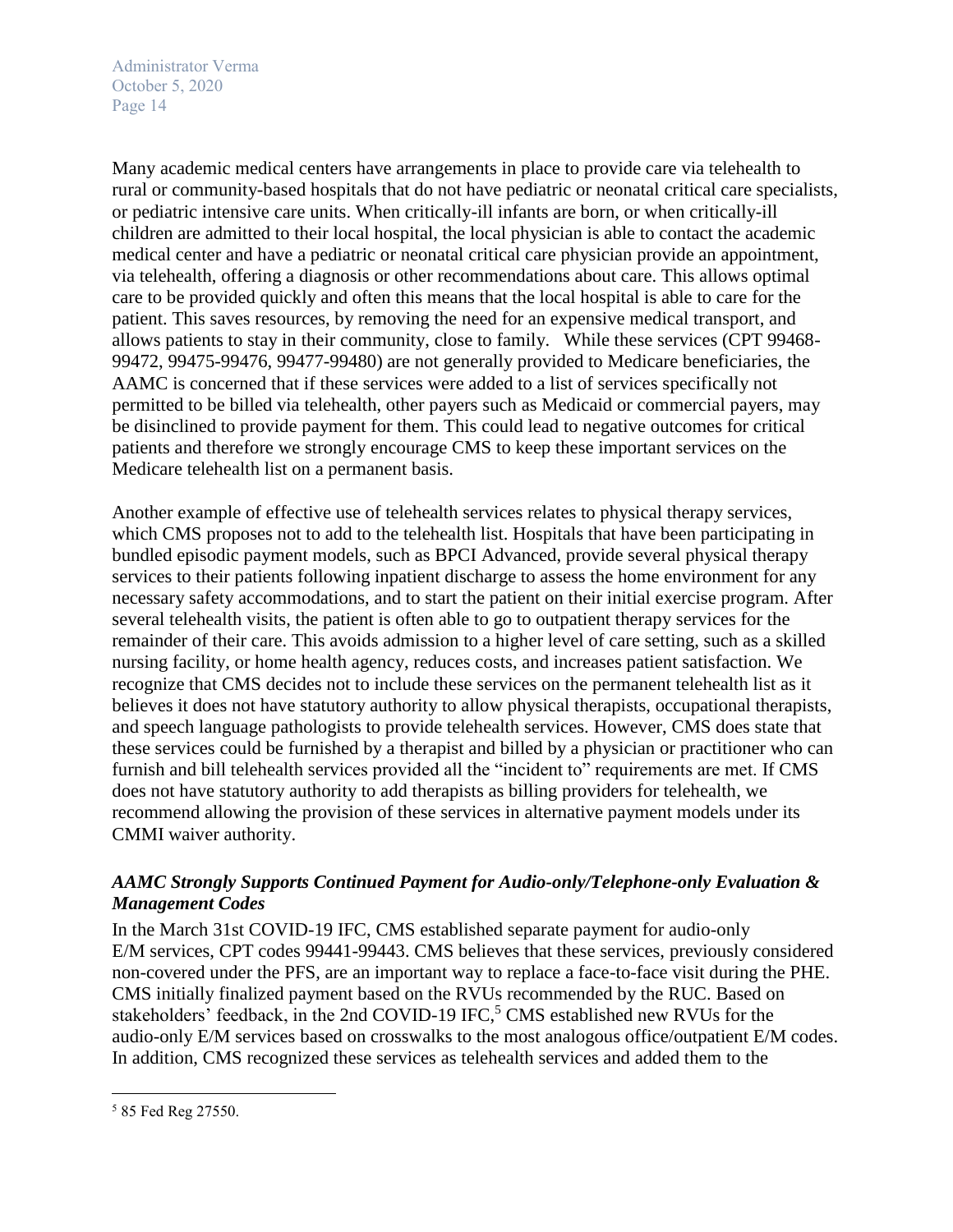$\overline{\phantom{a}}$ 

Medicare telehealth list for the duration of the PHE.

For audio-only E/M services, CMS issued a waiver of the requirements under section 1834(m) of the Act and its regulation at § 410.78 that Medicare telehealth services must by furnished using video technology. CMS is not proposing to continue to recognize these codes for payment under the PFS after the PHE. However, CMS acknowledges that the need for audio-only interaction could remain after the PHE as beneficiaries continue to avoid sources of potential infection. CMS seeks comments on whether it should develop coding and payment for a service similar to the virtual check-in but for a longer unit of time and with a higher payment, and whether this should be a provisional policy to remain for some period after the PHE or if it should be a permanent PFS payment policy.

The AAMC strongly supports payment for the audio-only E/M codes after the PHE ends. Coverage of these audio only services is particularly important for Medicare beneficiaries who may not have access to, or may not feel comfortable with, interactive audio/video technologies. Initial reports suggest that lack of video services or discomfort regarding the use of video may particularly affect vulnerable populations, including the elderly, those with low socioeconomic status, certain races and ethnicities. Therefore, eliminating coverage for these important audioonly services will result in inequities in access to services for specific populations.

Data from the Clinical Practice Solutions Center (CPSC),<sup>6</sup> which contains claims data from 90 physician faculty practices, shows that approximately 30% of telehealth services were provided using audio-only telephone technology in April and May 2020 The proportion of telephone/audio-only visits increased with the age of the patient, with 17% of visits delivered via audio-only interaction for patients 41-60 years of age, 30% for patients 61-80 years of age, and 47% of visits for patients over 81. CMS also released data showing that nearly 1/3 of Medicare beneficiaries received telehealth by audio only telephone technology.<sup>7</sup> This demonstrates the importance of continuing to allow coverage and payment for telephone services for Medicare beneficiaries.

In addition, patients in rural areas and those with lower socio-economic status are more likely to have limited broadband access, making it more difficult to receive telehealth services by audio and video interactions. For these patients, their only option to receive services remotely is through a phone. Many services can be clinically appropriate when provided via an audio-only interaction, and that option should exist for patients.

### **The AAMC strongly recommends continued payment for audio only/telephone E/M services beyond the end of the PHE to patients who need telecommunications-based services in the home but do not have access to video connection or cannot successfully use**

<sup>6</sup> The Clinical Practice Solutions Center (CPSC), developed by the Association of American Medical Colleges (AAMC) and Vizient, is the result of a partnership that works with member practice plasn to collect data on provider practice patterns and performance. This analysis included data from 65 faculty practices.

 $\hat{7}$  ASPE Issue brief: Medicare beneficiary use of telehealth visits: Early Data from the Start of the COVID-19 Pandemic (7/18/2020); Health Affairs Blog; Early Impact Of CMS Expansion Of Medicare *Telehealth* During COVID-19. *Seema Verma*. July 15, 2020 (https://www.healthaffairs.org/do/10.1377/hblog20200715.454789/abs/)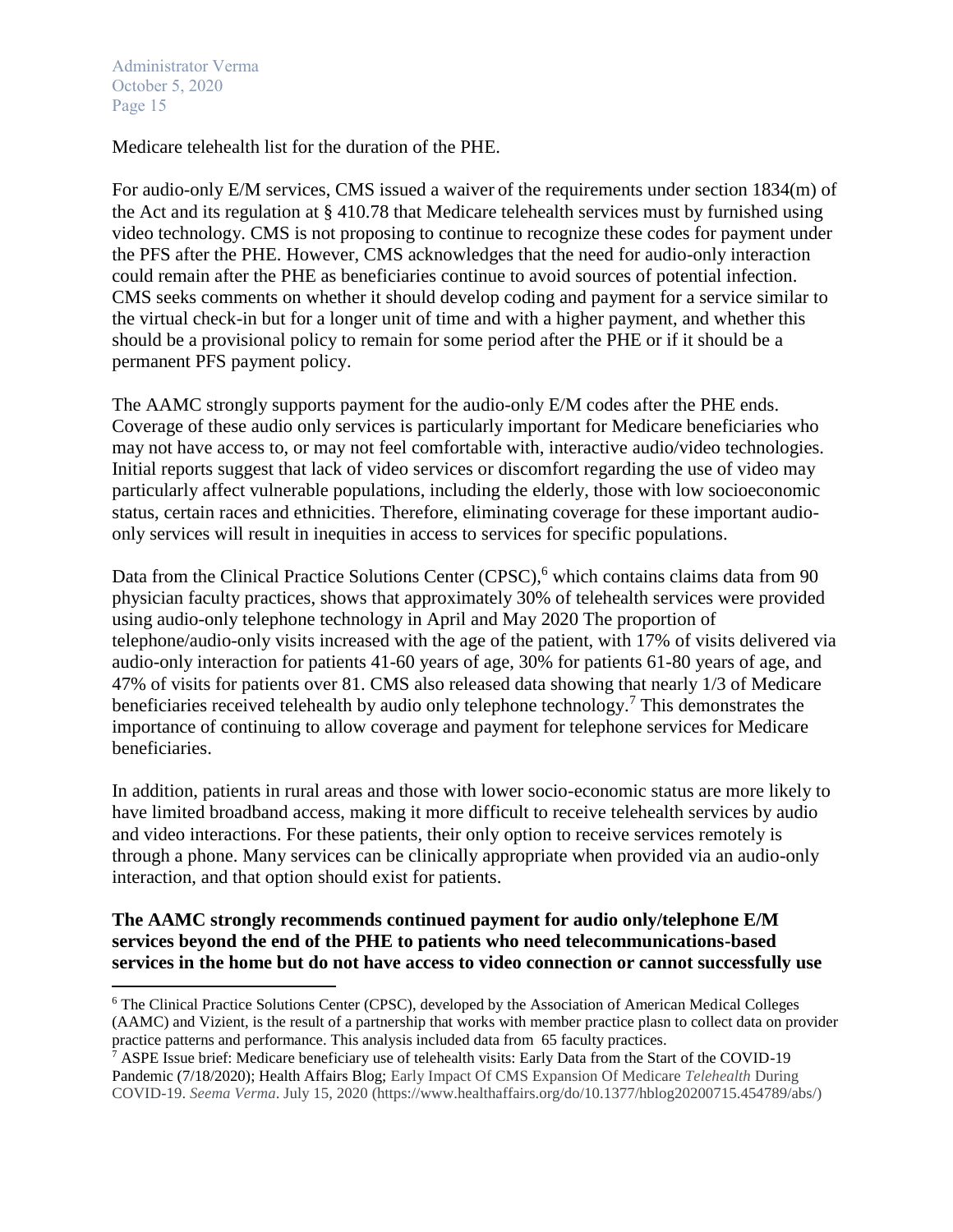**one.** As an alternative to adding these services to the Medicare telehealth list, which has statutory requirements on the use of audio-video technology and originating site limitations, we encourage CMS to cover these telephone E/M services under the same authority it has used to pay for other communications technology-based services, such as virtual check- ins and remote technology. As part of its annual rulemaking for physician payments in the past, CMS has created payments for a number of telecommunications-based E/M services to patients in their homes, and in its first interim final rule on COVID flexibilities, CMS authorized payment for telephone- based E/M services using this authority.

## *Guardrails for Telehealth Services*

In the 2021 Physician Fee Schedule proposed rule, CMS seeks feedback from stakeholders regarding guardrails surrounding telehealth and other communications technology-based services. The AAMC would welcome the opportunity to work collaboratively with CMS and other stakeholders to ensure that services provided via telehealth are clinically appropriate. To achieve this end it will be necessary to establish clinical guidelines for the provision of telehealth services, a framework to measure quality, privacy protections, and monitoring of utilization.

AAMC recommends that specialty societies and other organizations with telehealth expertise take the lead on determining best practices for telehealth, including clinical standards, guidelines, documentation, and expectations for clinicians and patients. This would include identifying conditions and circumstances for which telehealth is clinically appropriate and those for which it is not. Academic medical centers have been working within their specialty departments to establish guidance on when it would be ideal to deliver a service via telehealth and circumstances where the service needs to be provided in person. They are integrating these clinical algorithms into their scheduling systems so that patients are routed to the appropriate appointment type. Guidelines should also include expectations for the clinical encounter, including clinical and administrative staff involved in the encounter and the actions that should be taken before, during and after the visit.

Competencies and training for telehealth providers should also be implemented. The AAMC has recently published telehealth competencies<sup>8</sup> (AAMC Telehealth Advisory Committee, 2020). These competencies were developed by physician experts in telehealth clinical delivery models, experts in medical education, and patient advocates. They are intended to guide educators developing curricula as well as students learning to practice and professionals continuing their development. They focus on six domains; patient safety and appropriate use of telehealth, data collection and assessment via telehealth, communication via telehealth, ethical practices and legal requirements for telehealth, technology for telehealth, and access and equity in telehealth. We would be pleased to have CMS review the competencies and use them as an exemplar for telehealth providers.

In addition, we recommend establishment of a framework to measure quality, safety, timeliness, effectiveness, and patient experience with the use of telehealth. Examples of measures could include: appropriate diagnosis, increased ease of access, prescribing rates of medications or

 $\overline{\phantom{a}}$ <sup>8</sup> https://www.aamc.org/system/files/2020-09/hca-telehealthcollection-telehealth-competencies.pdf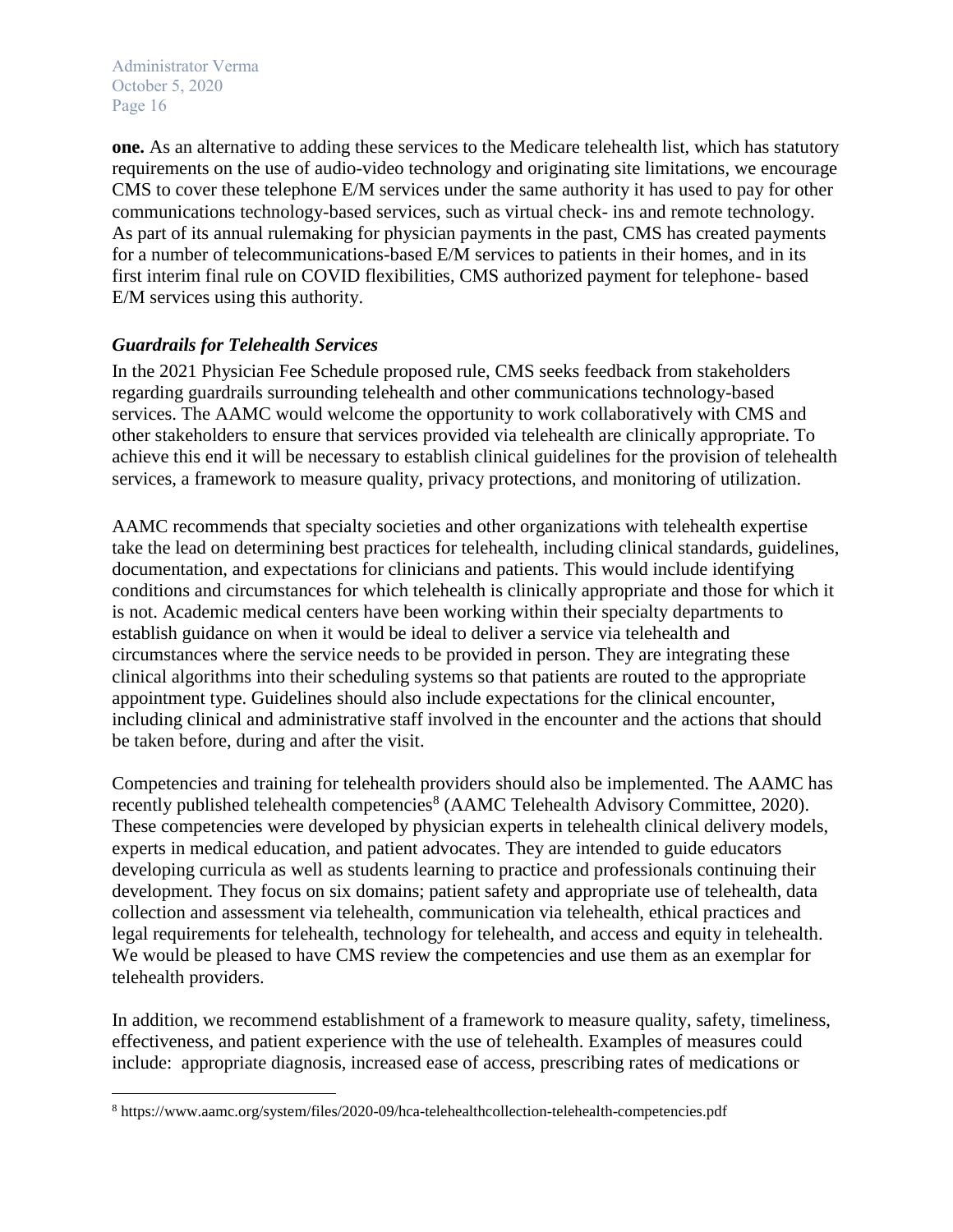ordering tests, cost of care and utilization, patient experience surveys, and patient-reported outcomes.

The AAMC encourages continued privacy protections under HIPAA for the use of telehealth. It will be important for CMS and HHS Office of Civil Rights (HHS OCR) to identify which technologies are permitted for patient data and patient-provider communication, and with what types of protections, and which should be prohibited. As telehealth is implemented, the AAMC encourages CMS and HHS OCR to actively monitor for practices that may be indicative of fraud and abuse and make provider education widely available.

## *Frequency Limitations for Inpatient and Nursing Home Services, and Critical Care Consultations Should be Relaxed*

During the COVID-19 PHE, CMS waived the requirement for physicians and NPPs to personally perform required visits for nursing home residents and allowed visits to be conducted via telehealth. CMS seeks comment on whether it should maintain this flexibility on a permanent basis when the PHE ends and allow two-way, audio/video telecommunications for required nursing home resident visits when, due to continued exposure risks, or other factors, the clinician determines an in-person visit is not necessary. In this rule, CMS proposes to permanently revise the telehealth frequency limits for nursing facility visits from once every 30 days to once every 3 days. CMS should allow clinicians the discretion to decide the frequency of a telehealth visit for an individual patient. Clinicians practicing in skilled nursing facilities are caring for patients who are vulnerable, and it is important to reduce any unnecessary exposure or travel for these patients. Allowing for more telehealth services can also enable better access to specialists from other facilities. **The AAMC strongly supports relaxing the frequency limits on these nursing home telehealth visits.**

## *AAMC Supports Clarification of Policies for Telehealth Services Furnished in Same Building*

The AAMC supports the clarification from CMS that services delivered using telehealth technology within the same building would be considered "in person" services. This allow an attending physician in one room of a hospital using telehealth to deliver care to a patient in another room that is considered "in person." **However, we recommend that CMS clarify that the same policy would apply to services furnished in separate buildings on the same campus**. Due to building configurations, there may be circumstances where the attending physician may be in a building adjacent to the building in which the patient is located, and this should be treated as an "in person' visit.

## **CHANGES TO THE TEACHING PHYSICIAN RULES; RESIDENT SUPERVISION**

## *CMS Should Continue to Allow Virtual Supervision of Residents on a Permanent Basis*

During the COVID-19 PHE, CMS adopted a policy on an interim basis that the requirement to bill Medicare Part B for the presence of a teaching physician during the key or critical portion of the service furnished with the involvement of the resident can be met using audio/video real-time communications technology. The policy generally requires real-time observation (not mere availability) by the teaching physician through audio and video technology during the key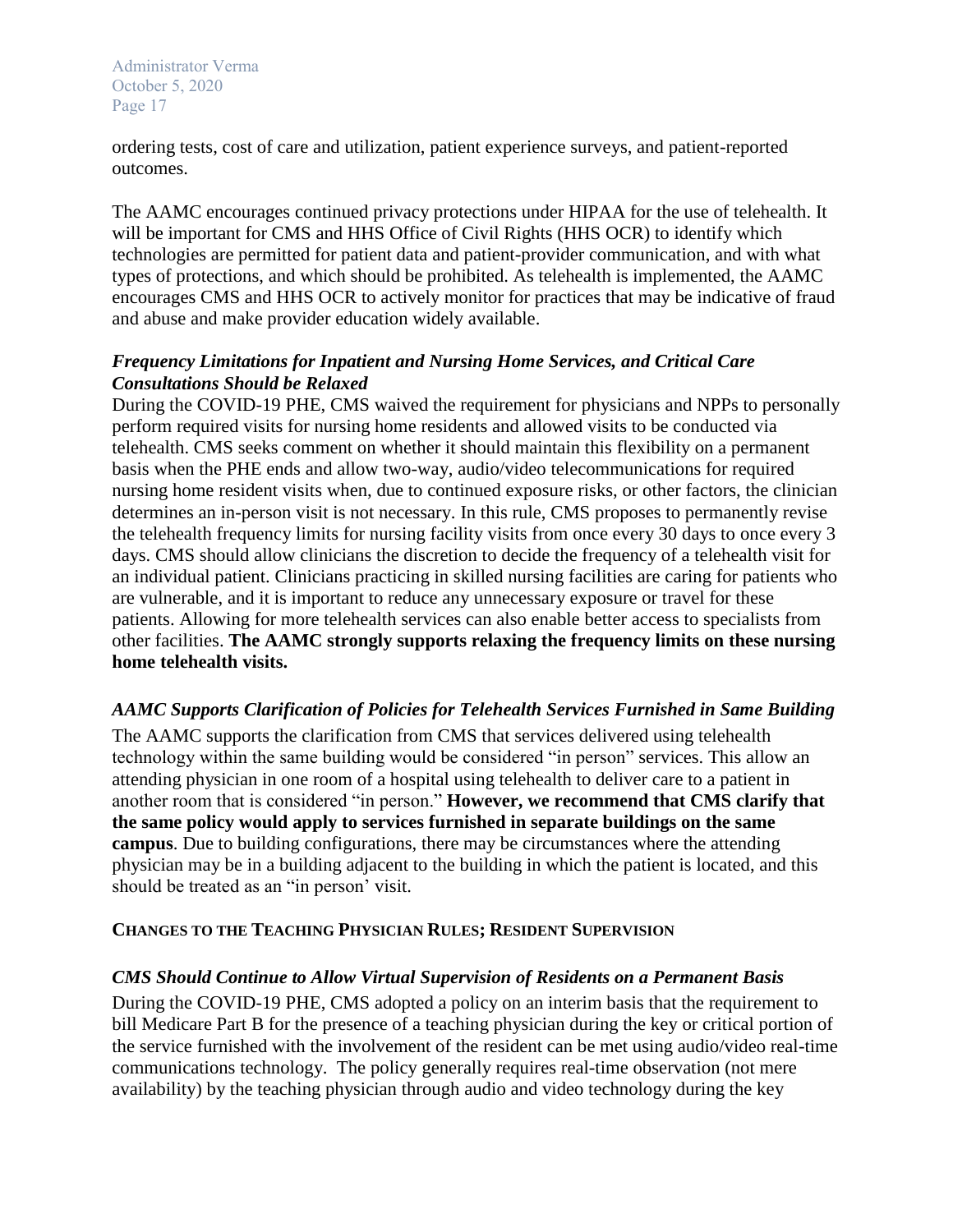portion of the service For the primary care exception (under section 415.174 c) CMS adopted a policy on an interim basis that would allow the teaching physician to direct the care furnished by the resident, and to review the services furnished by the resident during or immediately after the visit, remotely using audio/video real-time communications technology. CMS also adopted an interim policy during COVID-19 to allow payment to be made for the interpretation of diagnostic radiology and other diagnostic tests if the interpretation is performed by a resident when the teaching physician is present through audio/video real time technology. A physician other than the resident must still review the resident's interpretation. CMS also adopted an interim policy allowing the teaching physician presence during the psychiatric service to bill Medicare Part B in which the resident is involved to be met using audio/video real time communications technology. CMS is considering whether these flexibilities should be extended on a temporary basis until December 31, 2021 or be made permanent after the PHE ends.

We commend CMS for adopting these virtual supervision policies as they have been critical in reducing exposure to COVID-19 and enabling expanded access to health care services. Continuing these policies will reduce risk exposure to all infectious diseases (e.g. coronavirus, seasonal flu, and others), increase the workforce capacity of teaching settings, increase access to care for patients, and allow important experience and training for the future physician workforce while appropriately supervised. **We recommend that CMS continue to allow these virtual supervision policies residents on a permanent basis**.

We believe that the teaching physician is able to exercise full, personal control over the management of the key portion of the care to bill Medicare Part B when the services are furnished by the resident with the teaching physician present through audio/video real time communications technology. The teaching physician should have the discretion to determine whether it is appropriate to be present virtually rather than in person depending on the services being furnished and the experience of the particular residents involved.

The AAMC supports the exclusion from direct supervision by interactive telecommunications technology to bill Medicare Part B for surgical, high risk, interventional and other complex procedures, endoscopies, and anesthesia services. For these services, we believe that the requirement for the physical, in-person presence of the teaching physician for the entire procedure or the key portion of the service with immediate availability through the procedure, is necessary for patient safety given the risks associated with these services. When providing these types of services, a patient's clinical status can quickly change and there is a need for the rapid onsite decision-making of the supervising physician.

While we understand CMS's concerns, we believe that guardrails exist through the Accreditation Council for Graduate Medical Education (ACGME) and other accrediting organizations that have standards and systems that will ensure patient safety and oversight of residents when virtual supervision of residents occurs. ACGME sets forth extensive program requirements, including requirements related to supervision. ACGME recognizes that supervision may be exercised through a variety of methods, as appropriate to the situation, including through telecommunication technology. The program must demonstrate that the appropriate level of supervision is in place for all residents and is based on each resident's level of training and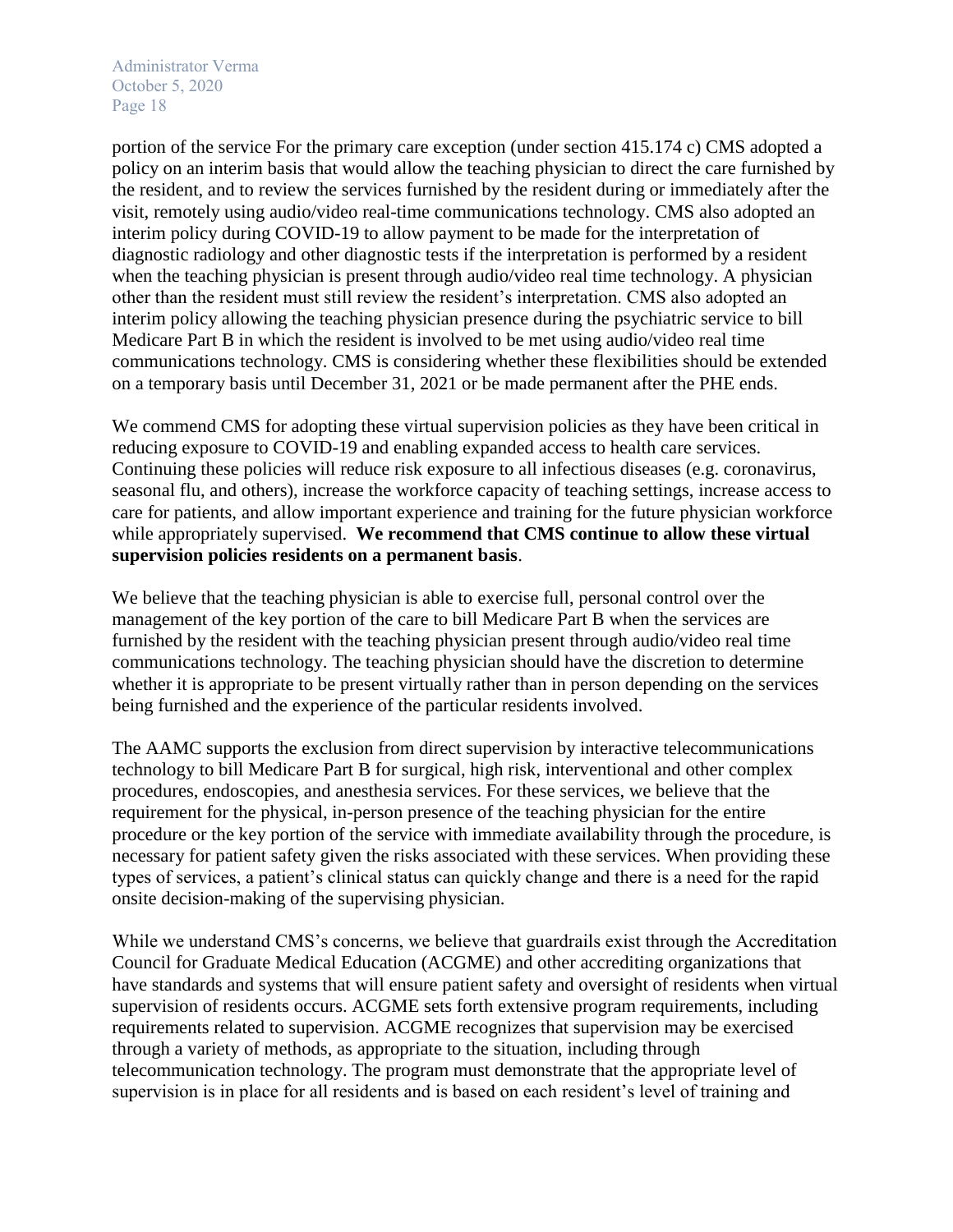l

ability guided by milestones, as well as patient complexity and acuity. The faculty must assess the knowledge and skills of each resident and delegate to the resident the appropriate level of patient care authority and responsibility, and each resident must also know the limits of their scope of authority. Teaching physicians are ultimately responsible for any adverse events that occur. ACGME, other accrediting organizations, and the medical education community work hard to monitor, report, and address any issues related to workload, patient safety, medical error, resident well- being and burn-out, professionalism, and resident learning and outcomes.<sup>9</sup>

## *Residents Should be Permanent Allowed to Provide Medicare Telehealth Services While Teaching Physician is Present Virtually*

For the PHE, CMS permitted the use of audio/video real-time communications technology to establish the presence of a teaching physician when a resident furnishes telehealth services to beneficiaries in order to make payment under Medicare Part B for the services of the teaching physician. CMS is considering whether this policy should be extended on a temporary basis until December 31, 2021 or be made permanent once the PHE ends. In considering whether to extend or make this policy permanent, CMS expresses the same concerns and considerations as noted above related to virtual supervision. Additionally, the agency worries the different distant sites for the resident and teaching physician may prevent the teaching physician from being able to render sufficient personal and identifiable physicians' services to exercise full, personal control over the service to warrant a separate payment under the PFS.

**We recommend that CMS allow residents to provide telehealth services permanently while a teaching physician is present via real-time audio-visual communications technology after the PHE ends**. Resident education is a crucial step of professional development before autonomous clinical practice and requires varying levels of faculty supervision depending where the resident is in training and developing competency. **As part of this development, it is essential for residents to have the experience with telehealth visits while supervised as they will be providing them in the future to their patients when they practice autonomously**.

This change to CMS policy will improve patient access to care while also enhancing the resident's skills. As discussed above, ACGME supports the use of audio-visual communication devices by residents and their physicians. We believe that as long as the virtual presence of the teaching physician complies with the standards of ACGME and other accrediting organizations, teaching physicians, residents, and their patients will benefit from the provision of telehealth by residents.

# *AAMC Supports Permanently Allowing Residents to Moonlight in the Inpatient Setting, Provided ACGME Requirements are Met*

In its March 31<sup>st</sup> COVID-19 IFC, CMS amended its regulations to state that during the PHE for COVID-19, the services of residents that are not related to their approved GME programs and are furnished to inpatients of a hospital in which they have their training program are separately

<sup>&</sup>lt;sup>9</sup> ACGME program requirements (common program requirements residency) https://www.acgme.org/Portals/0/PFAssets/ProgramRequirements/CPRResidency2020.pdf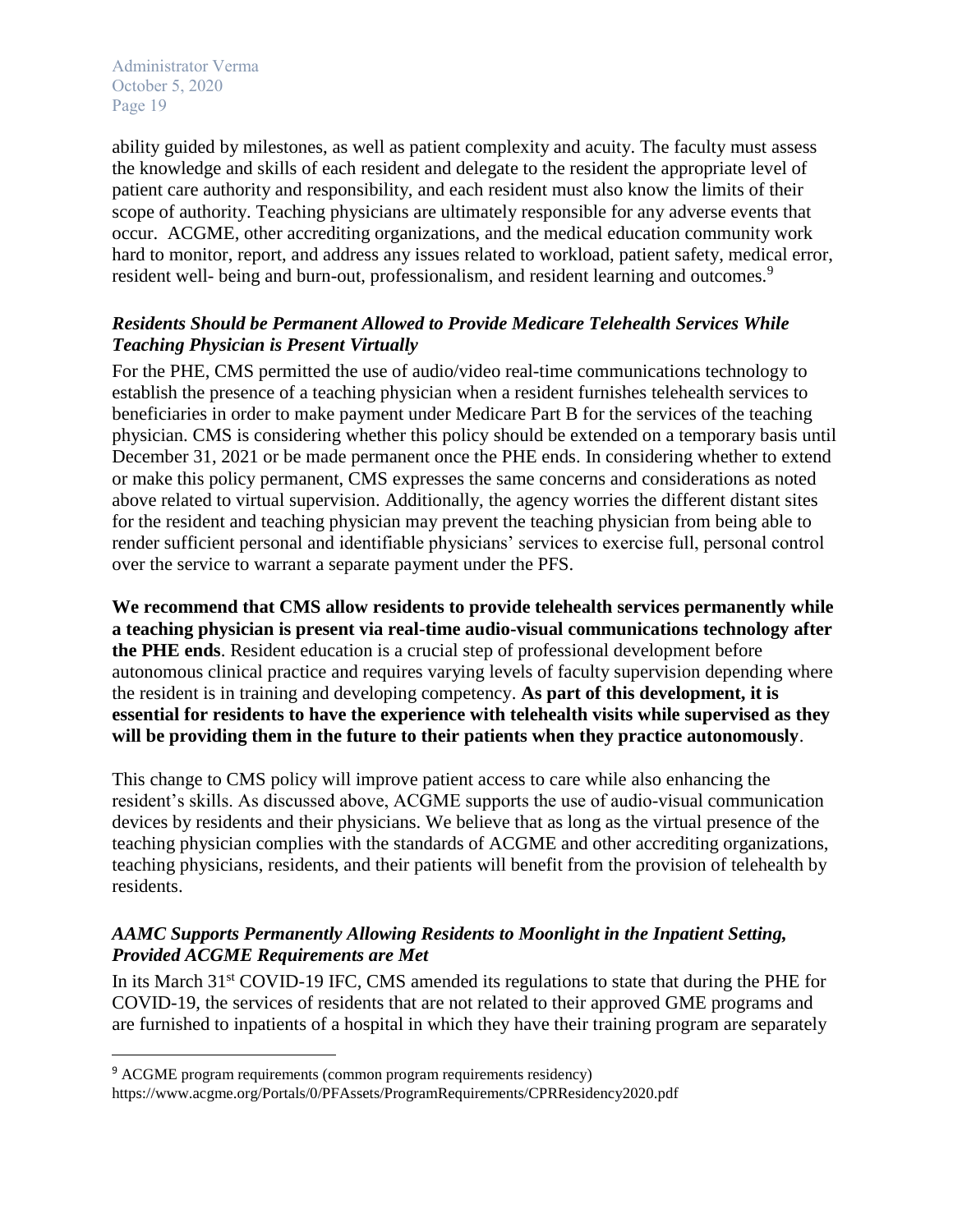billable physicians' services for which payment can be made under the PFS provide that the services are identifiable physicians' services, the resident is fully licensed to practice medicine in the state where services are performed, and the services can be separately identified from those services that are required as part of an approved GME program. CMS is considering whether this flexibility should be extended to December 31, 2020 or be made permanent. **Provided that such moonlighting is consistent with accreditation requirements by ACGME, the AAMC supports permanently allowing residents to moonlight in the inpatient setting if the services are not related to their GME program. ACGME standards limit work hours to no more than 80 in a week, prohibit a first-year resident from moonlighting, and require that moonlighting not interfere with the resident's achievement of goals and objectives of the educational program. ACGME strictly monitors and enforces compliance with these requirements.**

To avoid any duplicate billing, we recommend that CMS educate providers about the need for sufficient documentation to support that these services provided are separate from those services that are required as part of the GME program. Allowing moonlighting will enable the teaching hospitals to ensure that there are qualified practitioners available to care for the patients during a public health emergency and also outside of a public health emergency, while maintaining the integrity of the graduate medical education programs.

## *AAMC Supports Expansion of Services Under the Primary Care Exception Policy*

Provisions in § 415.174 exempt certain office/outpatient E/M services provided in primary care centers from the physical presence requirement from the key portion of the service, limited to levels 1-3 office/outpatient E/M services, allowing the teaching physician to meet supervision requirements by being immediately available. In the March 31<sup>st</sup> COVID-19 IFC, CMS amended its regulations to allow, during the PHE for COVID-19, all levels of office/outpatient E/M visits to be included under the primary care exception. In the 2nd COVID-19 IFC, CMS further expanded the list of services included in the primary care exception during the PHE. CMS is considering whether to extend these policies on a temporary basis through December 31, 2021 or to make them permanent. CMS is particularly interested in whether the following codes should continue as part of the primary care exception; 99204, 99205, 99214, 99215, 99495, 99496, 99421, 99422, 99423, 99452, G2012, G2010.

**The AAMC supports the expansion of the primary care exception (PCE) to include the services proposed by CMS.** During the public health emergency, residents have demonstrated that they can competently provide these services. Residents will still be required to demonstrate competency in the services before they can utilize the primary care exception.

## *Level 4 and 5 E/M Services*

**We suggest if the teaching physician determines it is necessary, that the teaching physician be either physically present during the level 4 and 5 E/M services or be present in real-time through interactive technology.** If the services provided are level 4 and 5, another teaching physician would need to be available to supervise other residents working under the primary care exception at that time. This would ensure that even if the teaching physician is present through interactive technology the PCE would otherwise be equivalent to what it was pre-pandemic.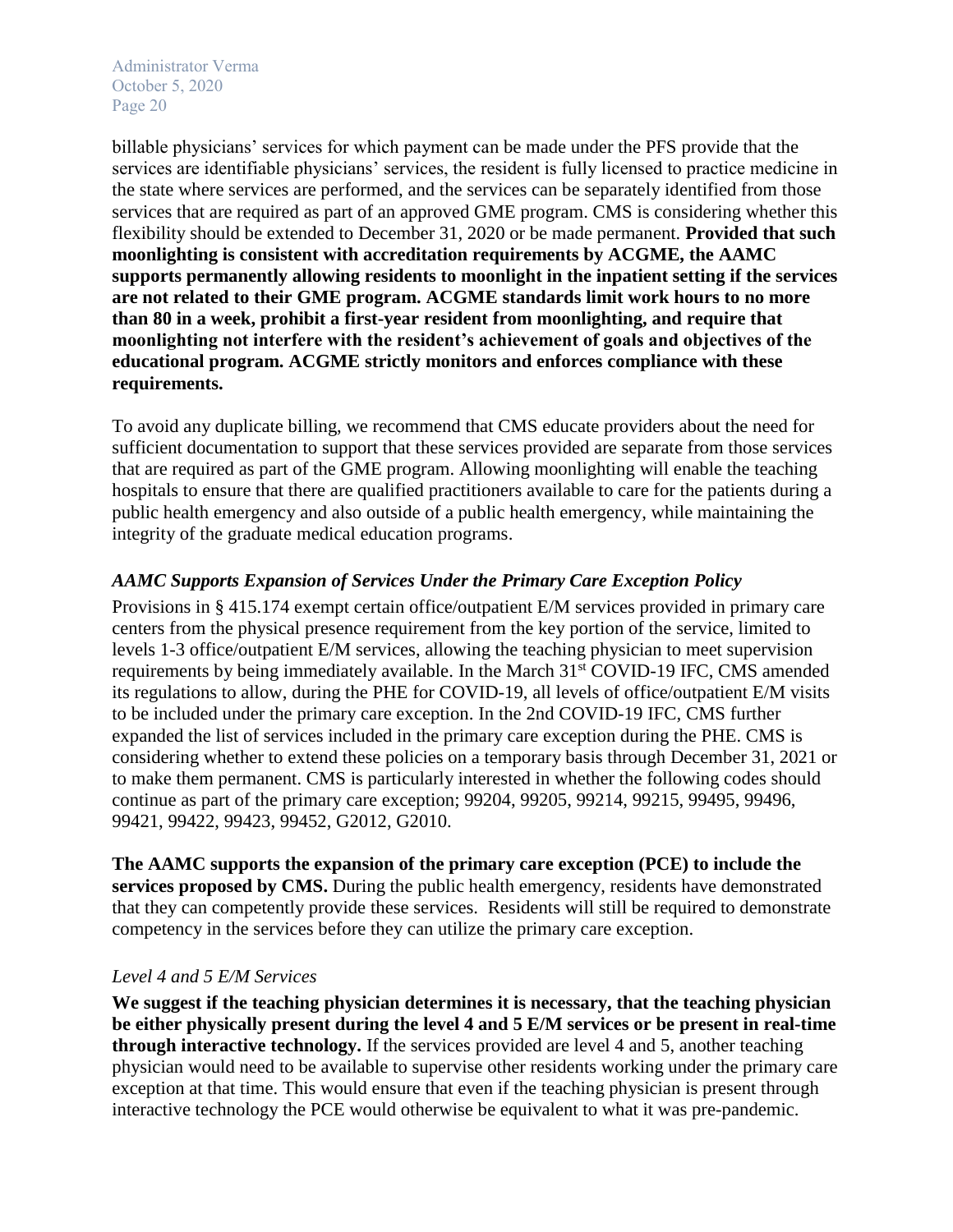#### *Resident's Ability to Send Specialist Consult Requests (CPT 99452)*

**Based on significant experience that AMC's have had with residents providing interprofessional consults, the AAMC strongly supports inclusion of 99452 under the primary care exception beyond the PHE. Residents are trained on appropriate use of interprofessional consults and have demonstrated that they can place and manage these interprofessional consultations.** Over the past 6 years, the AAMC has collaborated with 35 academic medical centers and children's hospitals through Project CORE (Coordinating Optimal Referral Experiences) to implement interprofessional internet consultations, or eConsults. In the CORE model, eConsults are an asynchronous exchange in the EHR that are typically initiated by a primary care provider (PCP) to a specialist for a low acuity, condition-specific question that can be answered without an in-person visit. The model utilizes specialty and condition-specific templates to enable focused clinical exchanges between providers. A high quality eConsult includes a clear clinical question that can be answered with information available to the specialist in the EHR, and the response includes clear recommendations, a rationale and a contingency plan. There is an expectation that the specialist will respond within 72 hours; however, response times have averaged closer to 24 hours at most AMCs. The goals of the program include increasing timely access to specialty input and reducing unnecessary specialty referrals while maintaining continuity of care for patients with their PCP.

Across our CORE AMCs, residents are trained on appropriate use of eConsults and place and manage these interprofessional consultations similarly to their work with referrals. In our CMMI HCIA pilot project, we found that approximately 65% of the more than 700 family medicine and internal medicine residents across the five pilot AMCs placed an eConsult at least once during the project period. As virtual care becomes an increasing part of general practice, it is important to allow residents to learn how to deliver optimal care in these new models and to bill for these services as do their attending physicians. Allowing residents to bill the service recognizes the time it takes to prepare the consultation and the responsibility that the resident will take in ongoing management of that patient's care, including implementing the specialist's recommendations and following up with their patient. When eConsults can take the place of a referral, patients benefit from more timely access to the specialist's guidance and payers benefit from a less costly service by avoiding the new patient visit with a specialist, not to mention likely downstream visits and related costs.

During the COVID-19 PHE, CORE AMCs have found the eConsult to be a highly valued service by both providers and patients as it minimizes the risk of exposure and provides support to PCPs in managing their patients virtually. In addition, the eConsult is an asynchronous, provider-toprovider communication that does not rely on any additional technology and can be completed at the providers' convenience, enabling easy access to the service (and its benefits) for both patients and providers. In our evaluation of CORE through the CMMI HCIA project, we found that eConsults enabled timelier access to specialty input, led to a decrease in utilization of specialty services and costs, and resulted in positive patient and provider experience. Additionally, 86% of eConsults were resolved without a visit to that specialty in 90 days, saving patients out-of-pocket expenses and other costs, such as travel and time away from work. Enabling billing of this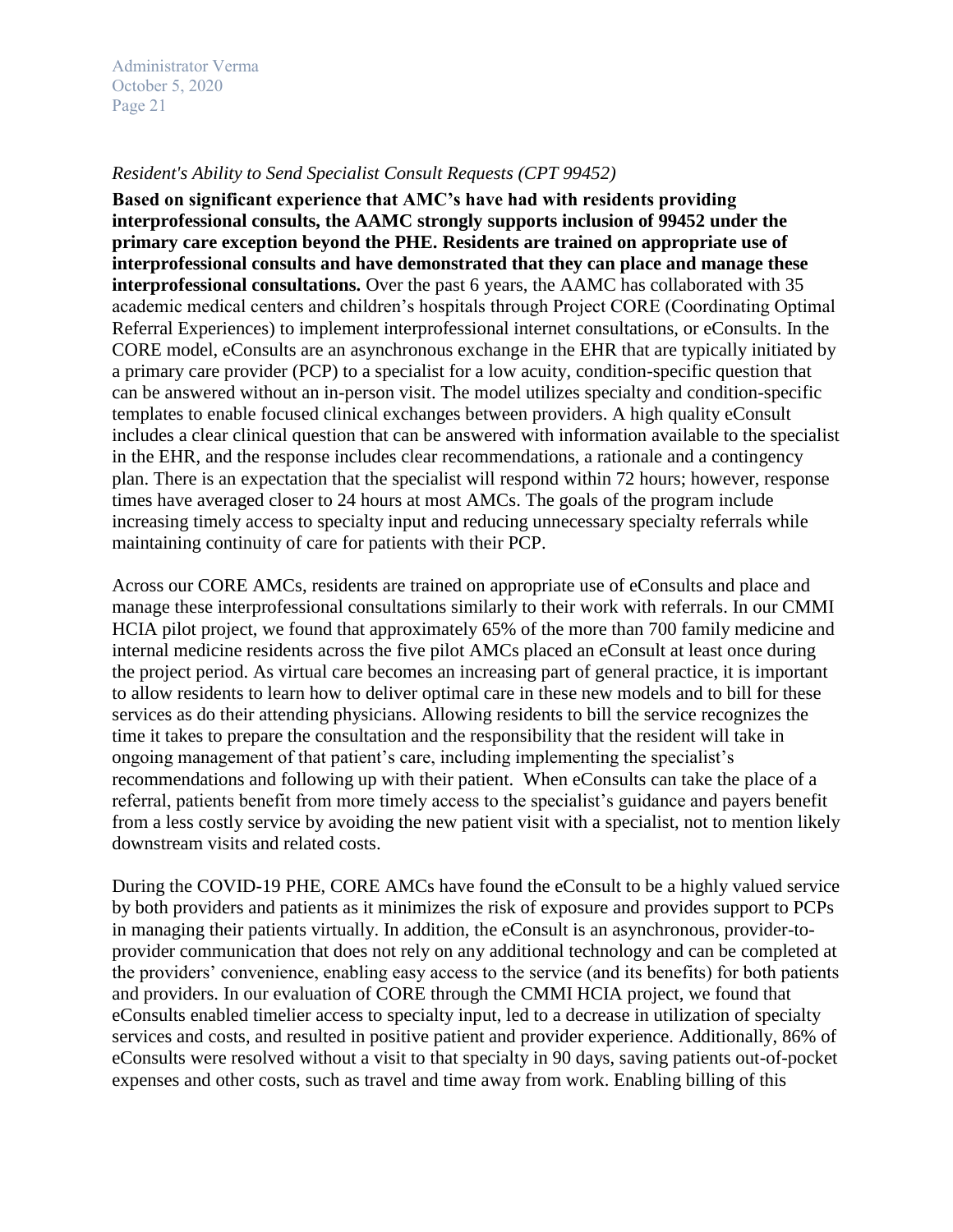service by residents beyond the PHE will help to further scale and sustain this valuable providerto-provider clinical service.

Finally, the AAMC notes that if these changes to the primary care exception and supervision become final, it will be necessary for CMS to revise the provider manual instructions on teaching physicians.

## **REMOTE PHYSIOLOGIC MONITORING (RPM) SERVICES**

CMS proposes to make permanent two of the interim changes in response to the COVID-19 PHE. First, CMS proposes to allow consent for RPM services to be obtained at the time that the services are furnished, rather than in advance. For CPT codes 99453 and 99454, CMS also proposes to allow auxiliary staff, which includes clinical staff and other individuals who are employees, or leased or contracted employees, to furnish services under the general supervision of the billing physician or practitioner.

CMS also offers clarification on two previously finalized policies. First, CMS clarifies that RPM services are captured by CPT codes 99453, 99454, 99091, 99457, 99458. CMS also clarifies that under 99454, the medical device supplied to the patient must digitally (i.e. automatically) upload patient physiologic data rather than using self-recorded and self-reported information from the patient. The CPT codebook guidance associated with 99454 only specifies that the device must meet the FDA's definition of a medical device as described in section 201(h) of the Federal Food, Drug, and Cosmetic Act. CMS offers this additional device requirement for billing via the Medicare program. The AAMC is very concerned that providers will have difficulty furnishing remote technology services in this future as the expense of technology that would enable electronic transmission of clinical information would be very high. Remote physiologic monitoring services help to keep individuals healthier and prevent hospital admissions or other adverse health events. Therefore, it is important not to set policies that are barriers to the provision of these services to patients. **We recommend CMS remove this requirement of electronic transmission and allow the patient to use low-tech devices and to separately report information to their providers.**

## **MEDICARE SHARED SAVINGS PROGRAM (MSSP)**

CMS proposes significant changes to the method for assessing, reporting and evaluating ACO quality under the Medicare Shared Savings Program (MSSP) and Merit-Based Incentive Payment System (MIPS). Changes proposed include elimination of the Web Interface, reducing the number of quality measures from 23 to six, and increasing the quality performance standard from the  $30<sup>th</sup>$  percentile to the  $40<sup>th</sup>$  percentile. At a time when ACOs are experiencing major challenges due to the COVD-19 PHE, a significant restructuring of the MSSP quality program will be difficult for ACOs to implement. More feedback should be collected before moving forward with such drastic changes. **While the AAMC understands CMS' desire to align the Shared Savings Program, and the MIPS program, and to modify the quality standards for ACOs, w**e **encourage CMS to postpone for at least one year any changes to the current quality scoring program.** Comments on the specific ACO proposals in the rule follow.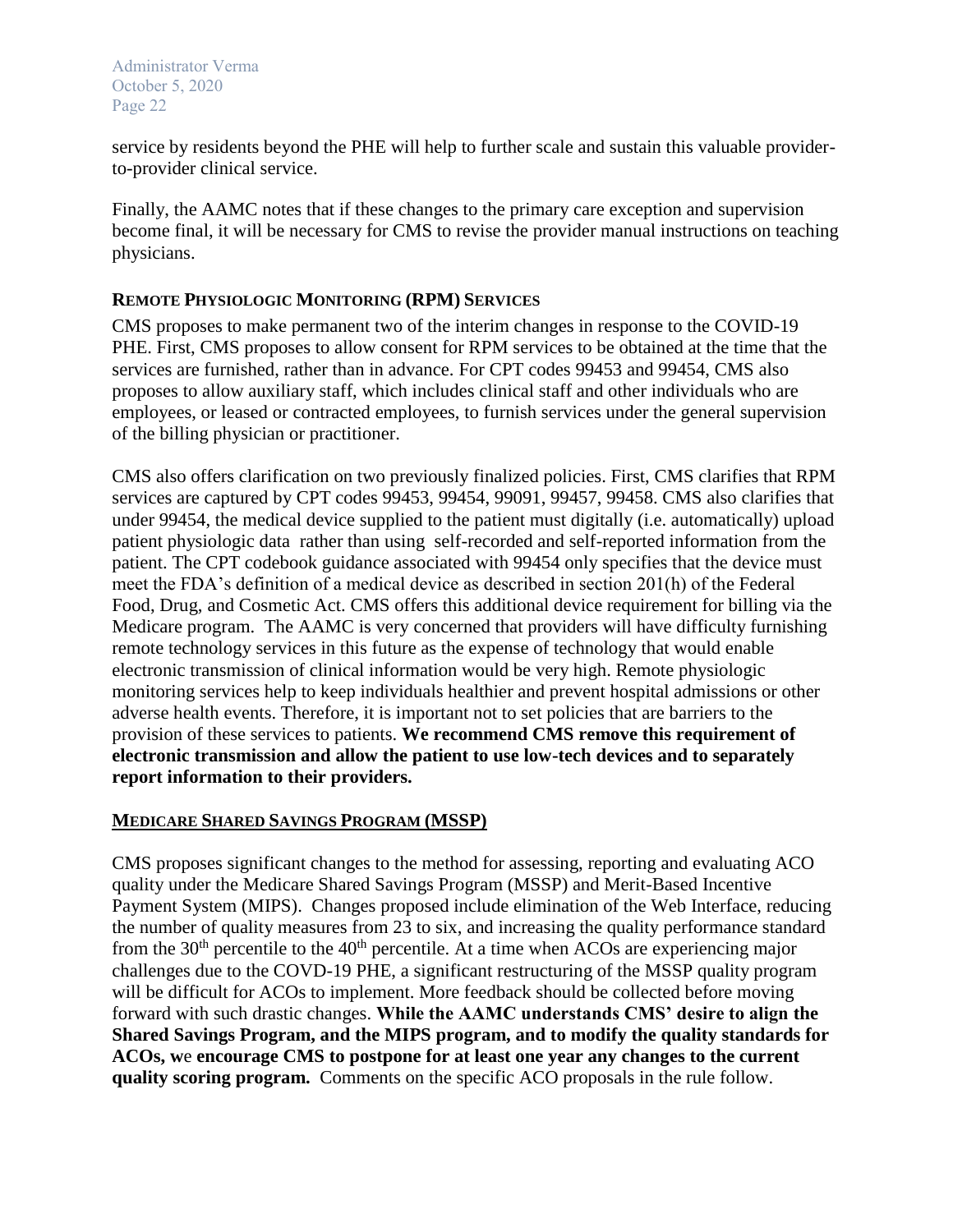## *CMS Should Maintain the Web Interface Reporting Option and Allow ACOs to Use Other Reporting Mechanisms*

Beginning in 2021, without prior warning, CMS proposes to terminate the CMS Web Interface, which is the mechanism that ACOs use to report quality measures. If CMS terminates, the Web Interface in January 2021, ACOs would need to rapidly make changes to enable them to report using MIPS clinical quality measures using a registry or to report electronic Clinical Quality Measures (eCQMs) through their electronic health records (EHRs). **We urge CMS to maintain the Web Interface as a reporting option for ACOs while also allowing ACOs the option of using other reporting mechanisms.**

Making the switch to these alternative reporting options will cost many ACOs considerable time, money, and effort in changing workflows, paying for registries and adapting and modifying EHRs to comply with eCQM standards. Physicians and other health care professionals will need training to adjust to the new workflows. It is also important to recognize that ACOs use different approaches to combining clinical data across the ACO, which makes changes to reporting more challenging. Some ACOs have all of their participants on the same EHR platform, while others have participants that use multiple different EHRs. Clarity is needed on whether the ACO will be responsible for reporting MIPS CQMs or eCQMs for all of its participants or whether instead ACO participants will be able to report data directly to CMS to then aggregate for ACO scoring. This is critical for the ACOs with participants on multiple platforms, as it will be challenging to merge the data from the different EHRs to report MIPS CQMs or eCQMs. They will need to determine how to combine the data from each system, which will require the use of an outside vendor and will be costly.

We also recommend that additional time be provided to allow CMS to provide further clarification on how reporting MIPS CQM through registries will apply to ACO measurement, particularly with regard to benchmarks used and the population measured. Under the MIPS program, the benchmarks are determined separately for MIPS CQMs, eCQMs, and the Web Interface. CMS should clarify how the benchmarks would be set for MSSP ACOs when they use each of these reporting options. In addition, CMS should clarify whether ACO quality scoring would be based on patients that are assigned to the ACO or on all patients served by the ACO's participants. We recommend that the ACOs quality score be based only on the patients assigned to the ACO to accurately measure the ACO's quality efforts. The ACO does not have the same flexibilities to design care interventions for non-assigned patients and may not have the ability to access patient data for the non-ACO patients.

**To give ACOs more time to prepare, and to allow CMS to develop and disseminate guidance on how this change will be operationalized, we urge CMS to provide a more gradual transition away from the use of the Web Interface reporting option. At a minimum, the Web Interface must be continued as a reporting option until at least the 2022 performance period to give ACOs sufficient time to implement a new reporting method.**

# *CMS Should Seek Stakeholder Input Prior to Implementing Quality Measure Set*

CMS proposes to apply the proposed APM Payment Pathway (APP) to ACO clinicians beginning with performance year 2021 as a successor to the APM scoring standard. The APP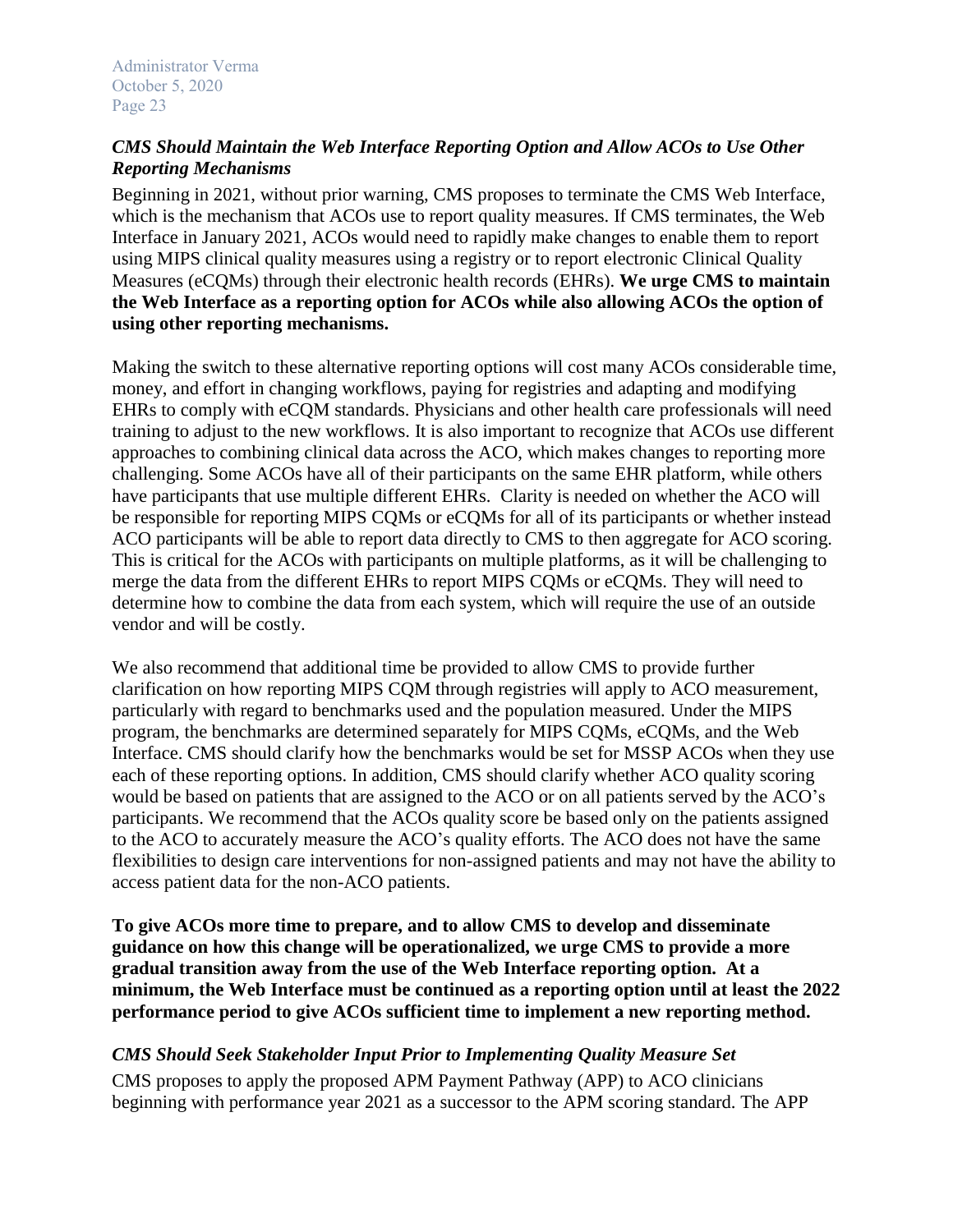measure set consists of 6 measures chosen to focus on population health and care delivered through APMs. MSSP ACOs would be required to report three measures (HbA1c Poor Control, Depression Screening and Follow-Up Plan, Controlling High Blood Pressure) and field the CAHPS survey. CMS would score the remaining two measures using administrative claims. The APP measure set would suffice for reporting under MIPS and, under the MSSP, the measure set also would be used to determine quality-based eligibility for sharing in any savings.

**We appreciate the significant reduction in measures as it eases reporting burden. However, we recommend CMS seek stakeholder input prior to implementing this measure set for ACOs from the Measures Application Partnership (MAP) and others.** The MAP is responsible for evaluating measures for the MSSP to ensure the measures fit the program prior to implementation. The MAP has not had the opportunity to review this measure set.

# *AAMC Recommends Maintaining the Pay-for-Reporting Year*

CMS proposes to remove the pay-for-reporting year for ACOs beginning an initial MSSP contract as well as individual measures that are newly introduced to the measure set or measures that undergo significant changes. **We recommend CMS maintain the pay-for reporting year as it gives ACOs time to evaluate and make changes as needed to their processes, workflows, and other operations to ensure that their quality improvement initiatives are effective and that they are appropriately capturing quality data**. In addition, it is important to allow a pay for reporting year for new measures or measures with significant changes to ensure that there are no unintended consequences or flaws in the measure.

## *Update to Extreme and Uncontrollable Circumstances Policies*

CMS proposes to update the extreme and uncontrollable circumstances policy under the MSSP consistent with its proposal to align the quality reporting requirements for MSSP with the proposed APP. Specifically, for performance year 2021 and subsequent performance years, CMS would set the minimum quality performance score for an ACO affected by an extreme and uncontrollable circumstance during the performance year to equal the 40th percentile MIPS Quality performance category score. **AAMC supports this update**.

# *AAMC Supports Expanding the Definition of Primary Care Services Used in MSSP Assignment*

CMS proposes to expand the definition of primary care services used to determine MSSP assignment in its regulations to include the following additions beginning January 1, 2021:

- online digital evaluation and management CPT codes 99421, 99422, and 99423;
- assessment of and care planning for patients with cognitive impairment CPT code 99483;
- chronic care management code CPT code 99491;
- non-complex chronic care management HCPCS code G2058 and its proposed replacement CPT code, if finalized in this CY 2021 PFS rulemaking;
- principal care management HCPCS codes G2064 and G2065; and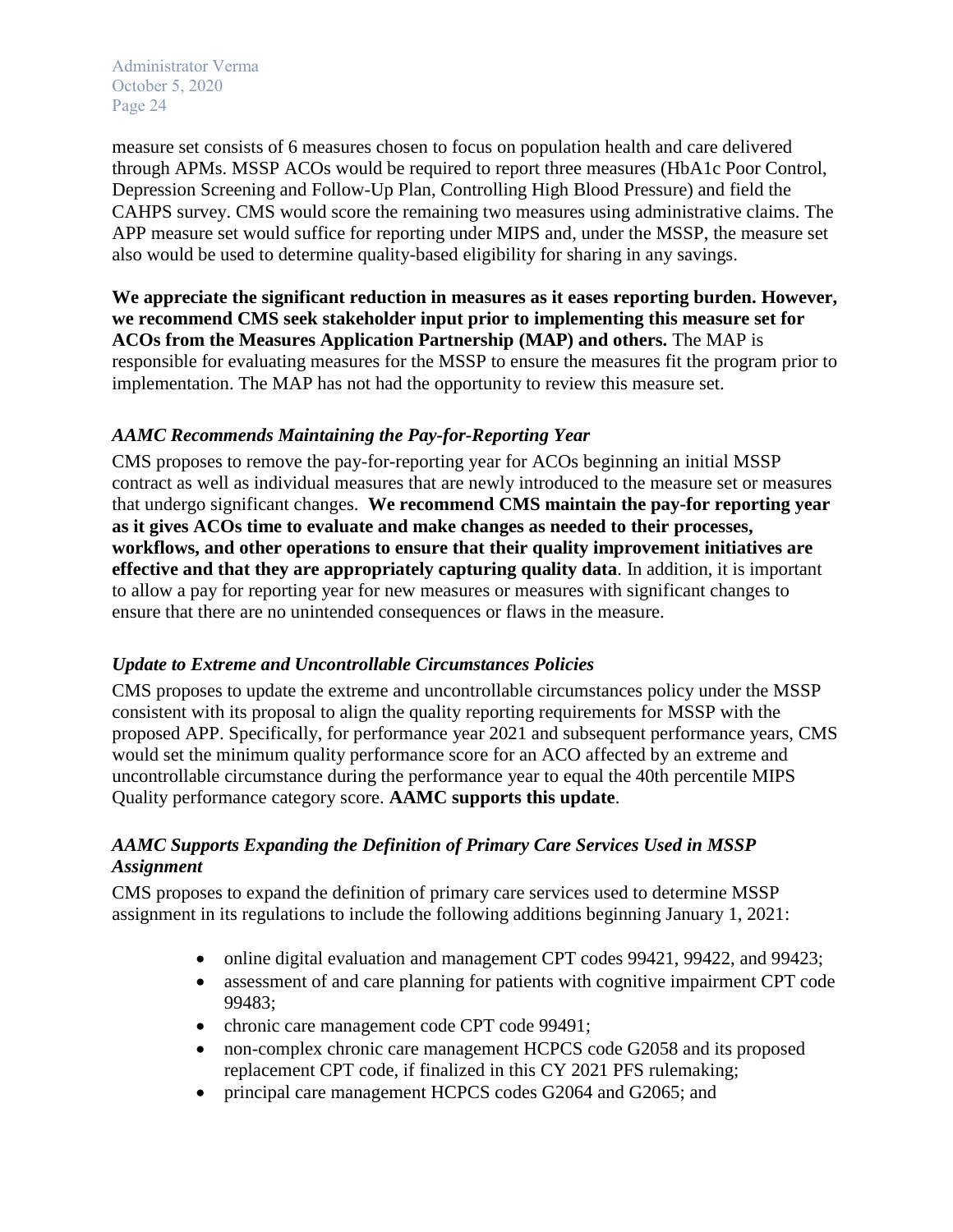> • psychiatric collaborative care model HCPCS code GCOL1, if finalized in this CY 2021 PFS rulemaking

### **The AAMC supports the addition of these services to the primary care services used for MSSP assignment and also recommends the addition of G2010 and G2012 to the list.**

### **QUALITY PAYMENT PROGRAM**

The AAMC appreciates CMS's efforts to build on the first few years of implementation of the Quality Payment Program (QPP). We support CMS's plan to continue to develop Quality Payment Program policies that more effectively reward high-quality care of patients and increase opportunities for Advanced APM participation. We commend CMS's efforts to support clinicians on the front lines during the COVID-19 pandemic by providing burden relief through the extreme and uncontrollable circumstances policy. We appreciate CMS's plan to limit 2021 performance year proposals in light of the COVID-19 pandemic to promote program stability and lessen distractions as clinicians respond to the pandemic. **The AAMC recommends that all measures used in the quality payment program be appropriately adjusted to account for the clinical and social complexity of patients. We encourage CMS to work with key stakeholders to identify longer term policy solutions in the future that would attain health equity for all beneficiaries and minimize unintended consequences.** Our comments on the proposals in the rule related to the QPP follow.

### **MIPS VALUE PATHWAYS (MVPS)**

In the 2020 PFS final rule, CMS established a new MIPS participation framework, referred to as MIPS Value Pathways (MVPs), that would begin with the 2021 performance year; however, due to the COVID-19 public health emergency CMS proposes to delay MVP implementation until at least 2022. CMS intends to implement the MVP while maintaining the other "traditional" MIPS participation options. CMS indicates that traditional MIPS will be maintained while a robust inventory of MVPs is built but expects to propose thereafter that all MIPS eligible clinicians would be required to participate in MIPS via an MVP or an APM Performance Pathway.

**The AAMC strongly supports CMS's proposal to delay implementation of the MVPs. Clinicians are on the frontlines treating COVID-19 patients. Now is not the time to burden clinicians with learning a new method of reporting under the MIPS program. The MVPs should be gradually implemented to ensure that they are meaningful for clinicians and their patients and not burdensome to report.**

## *CMS Should Address the Unique Challenges Posed for Large Multi-Specialty Practices Reporting MVPs*

In the proposed rule CMS includes revised principles for MVPs. CMS notes that the revised second principle responds to repeated stakeholder requests, particularly from multispecialty groups, that MIPS be changed to allow data submission by subgroups within a TIN. **We appreciate CMS's recognition of the importance of allowing a portion of a group to report as a separate subgroup on measures and activities that are more applicable to the subgroup than to the larger group, and to be assessed and scored based on the subgroup's**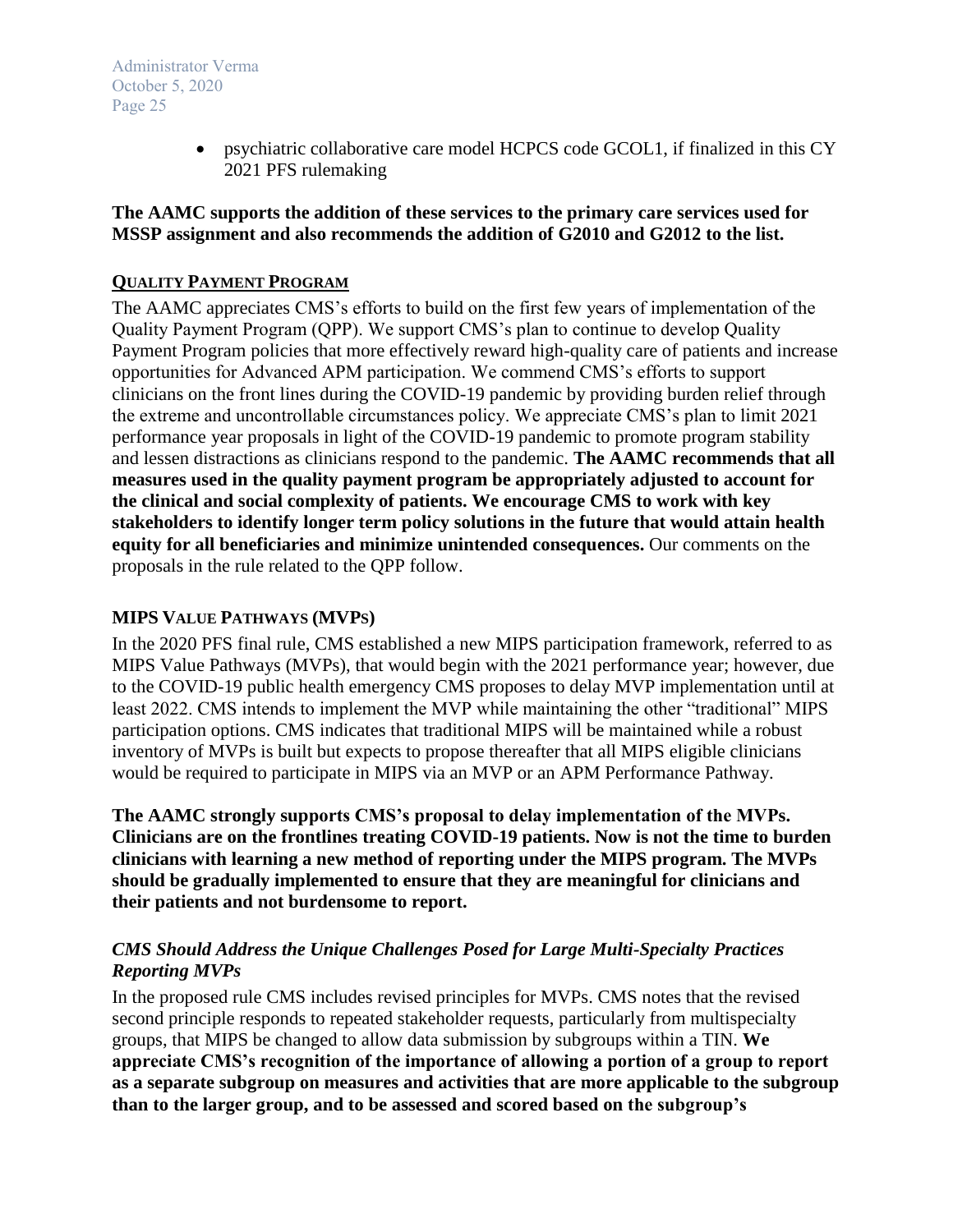## **performance. We encourage CMS to provide information regarding how this would be operationalized, particularly how subgroups can form and opt-in to MVPs.**

As CMS considers how MVPs would be operationalized, it is important to understand the unique challenges posed by the QPP for large multi-specialty practices. AAMC members include academic medical centers in which faculty physicians are frequently organized under a single tax identification number (TIN). Recent data shows that the practice plans range in size from a low of 128 individual National Provider Identifiers (NPIs) to a high of 4, 319 with a mean of 989 and a median of 816. On average these practices often have over 70 adult and pediatric specialties and numerous subspecialties, such as burn surgery, cardiac surgery, and general surgery, to name a few. In some cases, faculty practice plans are highly integrated and make decisions about quality and care coordination as a single entity. In other instances, such decision-making occurs at the specialty level.

With the large number of distinct specialties reporting under one TIN, it will be very challenging to identify MVPs that will be meaningful for all the different specialties in the practice. Even if multiple MVPs are selected for reporting, it will still be difficult to identify MVPs that describe the scope of conditions treated and vast number of specialties included in academic medical centers. If multiple MVPs are reported and scored at the group level, we question whether the information provided will be useful to consumers and whether it will drive improvements in performance.

The AAMC continues to believe that a better solution is to have subgroup identifiers to allow reporting and performance measurement at the subgroup level. Specifically, to allow participation in MIPS at a subgroup level, the AAMC recommends that CMS follow some of the policies set forth for virtual groups<sup>10</sup>, which include:

- Establish a subgroup identifier.
- Require the subgroup to make an election prior to the start of the applicable performance period under MIPS to be a subgroup.
- Request that a list of participants who would be part of the subgroup identifier be provided to CMS. A subgroup would submit each TIN and NPI associated with the subgroup, the name and contact information for a subgroup representative and a confirmation that each member of the subgroup is aware of their participation.
- Identify each MIPS eligible clinician who is part of the subgroup by a unique subgroup participant identifier which would be a combination of 1) subgroup identifier (established by CMS); 2) TIN; and 3) NPI.

Depending on the practice, there are advantages and disadvantages to reporting under a subgroup MIPS identifier, an NPI, a TIN, or a combination. Under the MIPS program, the practices should be given the opportunity to assess the advantages and disadvantages and select whichever option is most meaningful and least burdensome. We recommend that physicians who are not affiliated with the subgroup that is participating in an MVP retain the option to participate as a group

 $\overline{\phantom{a}}$ <sup>10</sup> 42 CFR 414.1315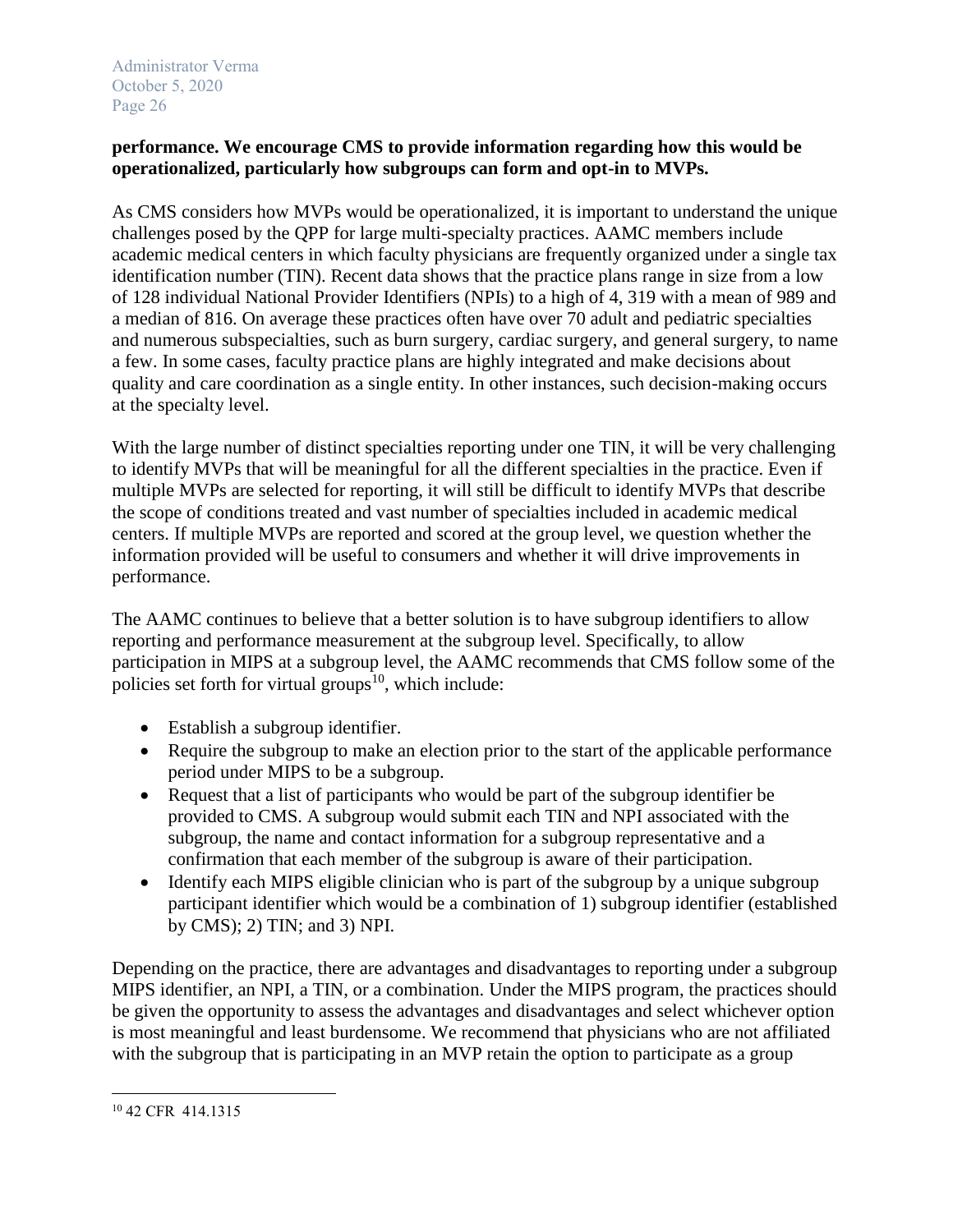practice in traditional MIPS. As a model, CMS could consider its "split-TIN" policy that applies to certain Advanced APMs, such as Next Generation, where some of the groups clinicians participate in the model while others do not. Under MIPS, the clinicians in the group that are not in the model are able to participate under MIPS using a different data submission than those who are participants in the Advanced APM.

### **ELIMINATION OF MIPS APM SCORING STANDARD AND ALTERNATIVE PAYMENT MODEL PERFORMANCE PATHWAY (APP)**

CMS proposes significant changes related to MIPS APMs. Currently, eligible clinicians in a MIPS APM participate in MIPS through their APM entity under the APM scoring standard. The MIPS APM scoring standard was designed to reduce burden and increase meaningful measurement for MIPS eligible clinicians participating in MIPS APMs who do not reach Qualified Participant (QP) status and thus remain subject to MIPS reporting for a performance year, thereby encouraging their continued APM involvement. CMS proposes to terminate the MIPS scoring standard. In its place, CMS proposes to add the APM Performance Pathway as a new option for MIPS reporting and scoring for the clinicians in these MIPS APMs. Alternatively, eligible clinicians in the APM could report through any other MIPS reporting option and be scored under the general MIPS standards.

**AAMC recommends CMS maintain the MIPS APM Scoring Standard and not require a transition to the APM Performance Pathway (APP).** The MIPS APM Scoring Standard allows each APM to have its own set of unique quality measures and scoring approaches that best fit the particular model. This approach allows specific APMs to report on meaningful quality measures tailored to their model. The proposed APP approach would apply one set of 6 quality measures for all APMs subject to MIPS. From a clinical perspective it does not make sense to measure the MIPS performance under the Oncology Care Model using the same set of measures that apply to an ACO.

Each model participant would need to report their APM's specific quality measures, and the APP quality measures, which may not be clinically meaningful for their model. CMS should maintain the APM Scoring Standard at this time to limit burden and continue to encourage MIPS eligible clinicians to join APMs. APM entities and associated physicians are on the frontlines addressing challenges due to COVID-19; now is not the time to make such significant changes to MIPS APM scoring.

## **MERIT-BASED INCENTIVE PERFORMANCE SYSTEM (MIPS)**

# *MIPS Performance Category: Quality*

For the 2021 performance year, CMS proposes to set the quality performance weight at 40%, a 5% decrease from 2020. CMS still requires reporting of six quality measures, including one outcome or high priority measure. As in the past, there are several ways to report quality. Eligible clinicians can choose to report a minimum of six measures and one of those six measures must be an outcomes measure or a high priority measure. Notably, CMS is proposing to terminate the GPRO Web Interface reporting options. CMS is proposing substantive changes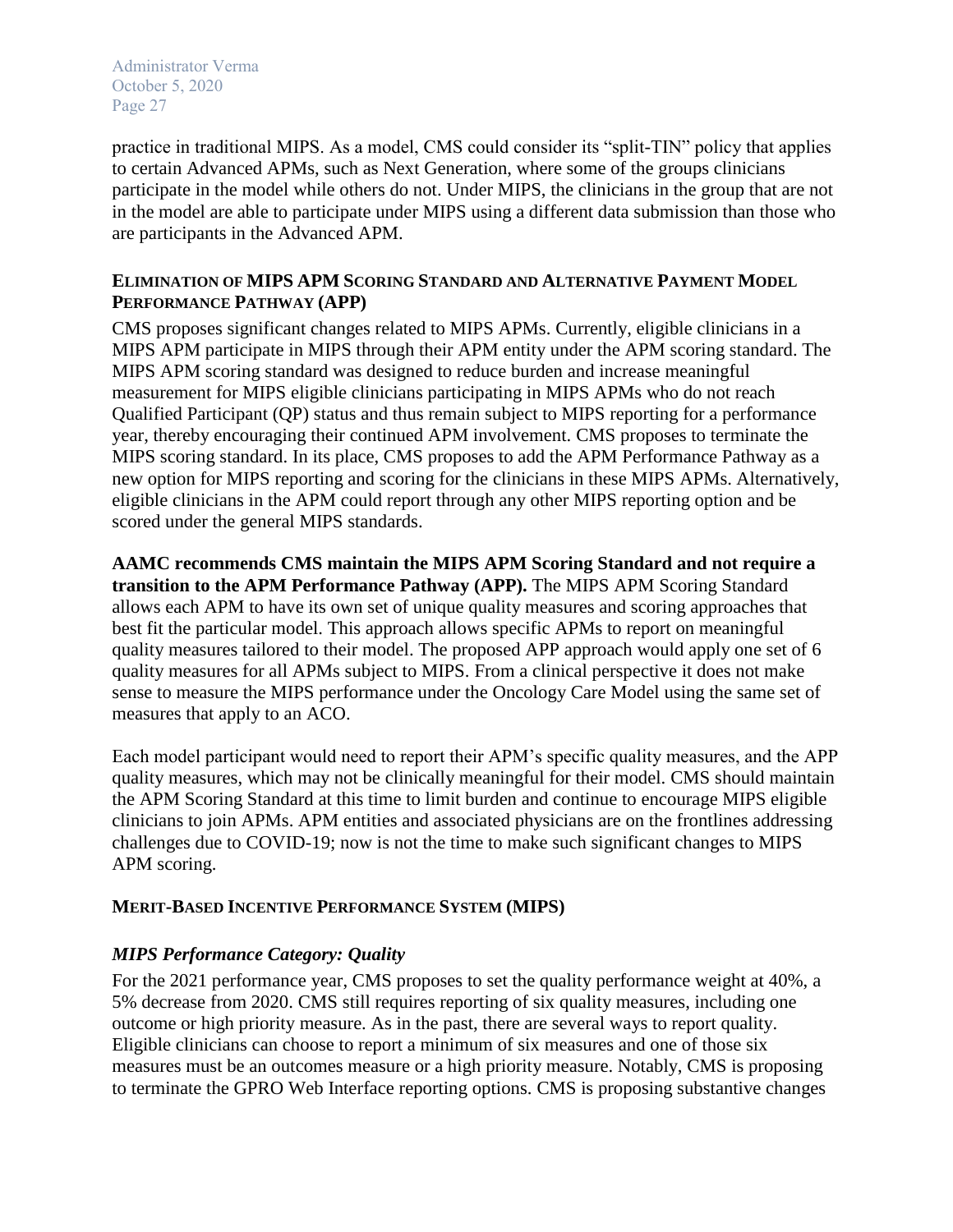to 112 existing quality measures, changes to specialty measure sets, and removal of 14 quality measures. CMS is also adding two administrative claims outcomes quality measures.

# *The AAMC Recommends Maintaining the Quality Category Weight*

CMS reduced the weight of the quality measure to 40% to account for the 5% increase in the cost measure category weight proposed in the rule. We have significant concerns regarding attribution and risk adjustment of the cost measures. In addition, the COVID-19 pandemic will have an impact on the benchmarks and performance on the cost measures. **The AAMC recommends that CMS maintain the weight of 45% for the quality performance category for the 2021 performance year to provide additional time to address concerns with the cost measures.**

# *AAMC Recommends Maintaining Existing MIPS Quality Measures*

The AAMC has concerns with the removal of additional quality measures. Removing measures creates a lack of consistency of available measures in the program, which prevents CMS from measuring practices on improvement. It also impedes practices from focusing on applying improvement strategies and reduces the number of measures available to form MIPS Value Pathways (MVPs).

Faculty practices invest time and resources to implement quality measures and update their systems. **We recommend maintaining the existing MIPS quality measures to ensure consistency, reduce a burden, and allow options in the future for MVPs.** Removing or changing measures forces a practice to pick new measures to satisfy MIPS requirements, requiring changes to systems and more education to clinicians. It also affects the ability to document and track performance improvement. Annual program changes increase administrative burden, add to complexity and cost of the program, and run counter to the Agency's Patients Over Paperwork Initiative.

# *AAMC Supports Use of Performance Year Benchmarks for 2021*

CMS states that due to COVID-19, it intends to use performance period benchmarks instead of historic benchmarks for the CY 2021 performance period. Thus, benchmarks for the CY 2021 performance period would be based on the actual data submitted during the CY 2021 performance period instead of using baseline data from 2019. Due to COVID-19 flexibilities regarding data submission, it is likely that CMS may not have as representative of a sample of data as it would have had absent the pandemic. **We support CMS's proposal to use performance year benchmarks for 2021 to ensure more accurate and reliable data. This will better capture any changes in care that have occurred as a result of COVID-19**.

# *CMS Should Provide A Gradual Transition Away from GPRO Web Interface Reporting Option*

The AAMC strongly disagrees with CMS' proposal to sunset the Web Interface reporting option. Many faculty practice plans report quality in the MIPS program via the Web Interface. Eligible clinicians will now need to use a different reporting mechanism. It will take considerable time, money, and effort to change workflows, pay for registries, and adapt and modify EHRs to comply with eCQM standards. **For these reasons, we strongly urge CMS to provide a gradual**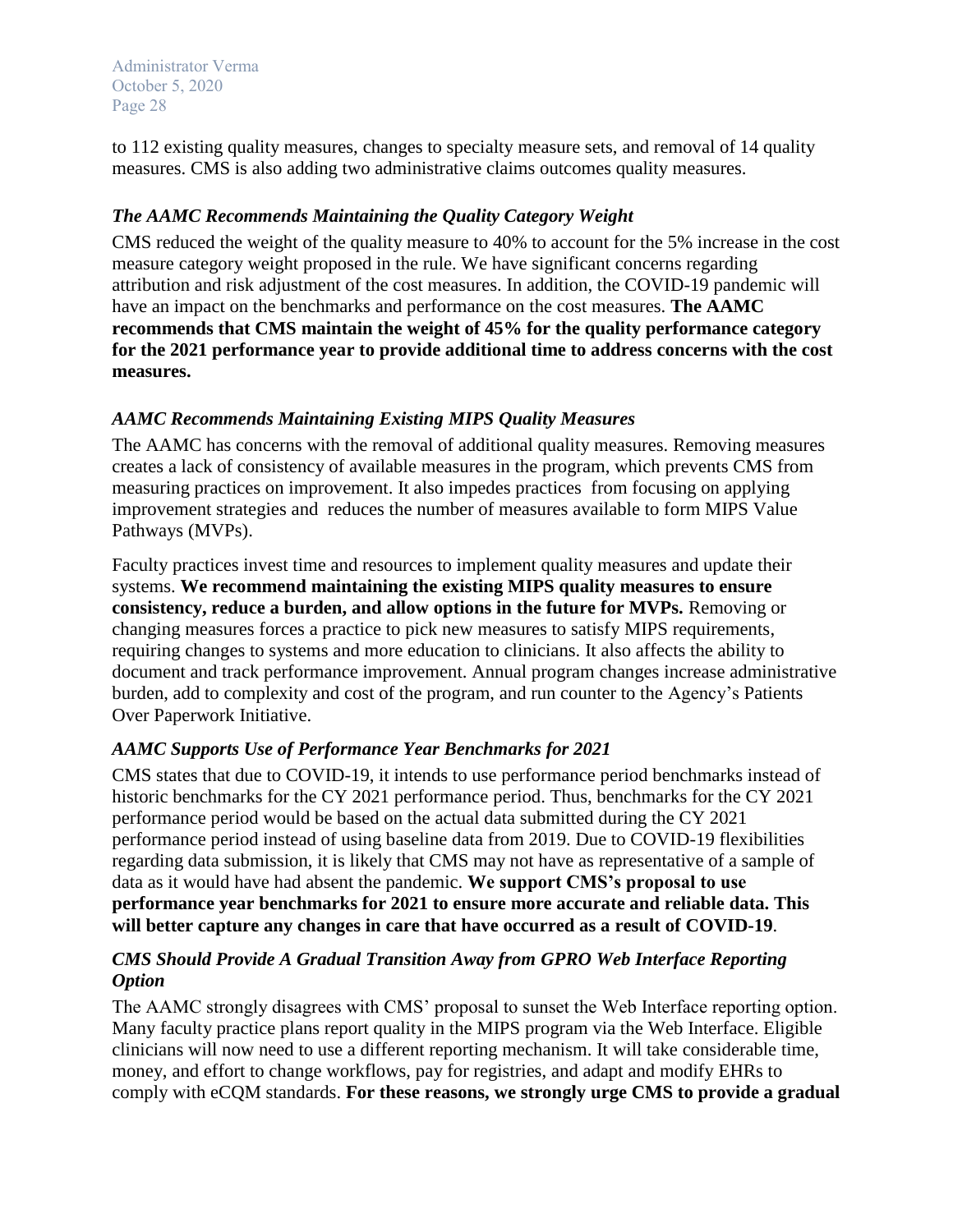**transition away from the use of the Web Interface reporting option. More time and thought must be given regarding how this will be implemented, and for group practices to assess their alternatives. At a minimum, the Web Interface must be continued for at least one additional year to give sufficient time for affected practices to implement a new reporting method.** 

## *MIPS Performance Category: Cost*

For the 2021 performance year, CMS proposes to weight the cost category at 20%, an increase from the 2020 weight of 15%. **Given the multiple concerns under the cost category, including the impact of COVID-19 on patterns of care, clinicians' lack of familiarity with cost measures, the need for risk adjustment, and the need for better attribution methodologies, the AAMC strongly urges CMS to continue the weight of the cost category at 15**%. Our concerns are enumerated in further detail below.

## *Cost Category Measures*

For 2021, CMS plans to assess performance in the cost category by utilizing: 1) the Total Per Capita Cost of Care (TPCC) measure; 2) the Medicare Spending Per Beneficiary (MSPB) measure; and 3) 18 episode-based cost measures. The AAMC is concerned about the cost measures used to measure clinician's performance, particularly given the challenges with attribution and risk adjustment, which need further study.

## *All Cost Measures Must be Appropriately Adjusted to Account for Clinical Complexity and Social Risk Factors*

**The AAMC recommends that all cost measures used in the MIPS program be appropriately adjusted to account for clinical complexity and social risk factors.** The 18 episode cost measures are risk-adjusted based on variables, such as age and comorbidities by using Hierarchical Condition Categories (HCC) data and other clinical characteristics. While the Total Per Capita Cost (TPCC) measure and the Medicare Spending Per Beneficiary (MSPB) measures are risk adjusted to recognize demographic factors, such as age, or certain clinical conditions, these measures are not adjusted for other social risk factors. In addition to differences in patient clinical complexity, social risk factors can drive differences in average episode costs. A recent report from the National Academies of Science, Engineering and Medicine<sup>11</sup> clearly acknowledged that sociodemographic status variables (such as low income and education) may explain adverse outcomes and higher costs.

The COVID-19 pandemic has demonstrated the importance of accurate risk adjustment. The virus has a disproportionate impact on racial and ethnic minorities, the homeless, individuals in long-term facilities, the elderly, and those with underlying conditions. Literature has shown that patients who are already at high-risk due to social factors are at further risk of serious illness related to COVID-19.<sup>12</sup>

l <sup>11</sup> National Academies of Sciences, Engineering, and Medicine. *Accounting for social risk factors in Medicare payment: Criteria, factors, and methods*. The National Academies Press. 2016. Doi: 10.17226/23513.

<sup>12</sup> Koma, W. et al. *Low-Income and Communities of Color at Higher Risk of Serious Illness if Infected with Coronavirus*. Kaiser Family Foundation. May 7, 2020. Available at: [https://www.kff.org/coronavirus-covid-](https://www.kff.org/coronavirus-covid-19/issue-brief/low-income-and-communities-of-color-at-higher-risk-of-serious-illness-if-infected-with-coronavirus/)[19/issue-brief/low-income-and-communities-of-color-at-higher-risk-of-serious-illness-if-infected-with-coronavirus/](https://www.kff.org/coronavirus-covid-19/issue-brief/low-income-and-communities-of-color-at-higher-risk-of-serious-illness-if-infected-with-coronavirus/)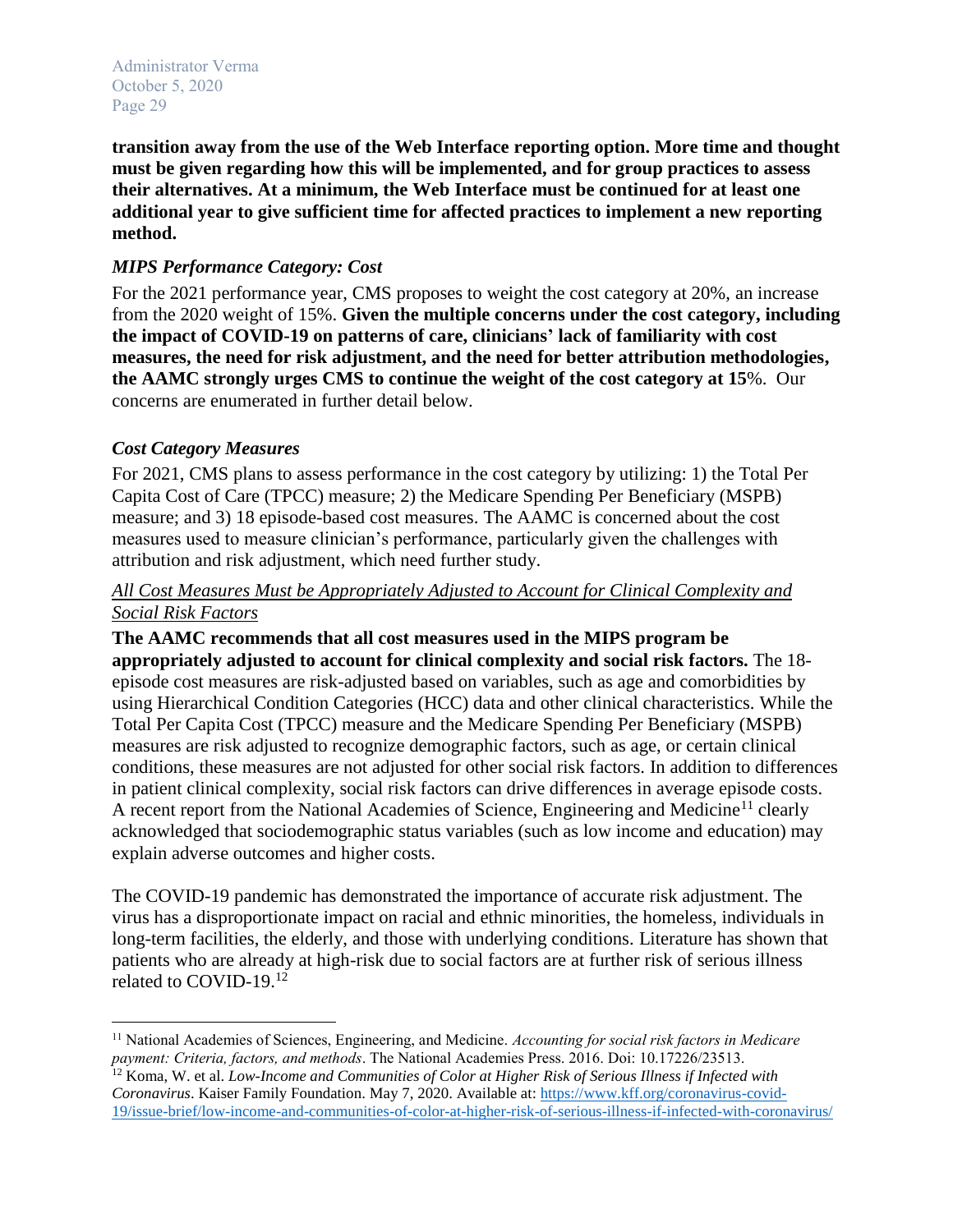Without accurately accounting for clinical complexity, social risk factors, the scores of physicians that treat vulnerable patients will be negatively and unfairly impacted and their performance will not be adequately represented to patients. Physicians at AMCs care for a vulnerable population of patients who are sicker, poorer, and more complex than many patients treated elsewhere.

The AAMC believes that there are ways to appropriately incorporate patient complexity and social risk factors in the risk adjustment methodology. We request that these measures be adjusted to account for these risk factors.

# *Attribution Method Should be Clear and Transparent and Accurately Determine Patient/Clinician Relationship*

It is critical that when measuring costs there be an accurate determination of the relationship between a patient and a clinician to ensure that the correct clinician is held responsible for the patient's outcomes and costs. This is complicated given that patients often receive care from numerous clinicians across several facilities and teams within a single practice or facility. The attribution method should be clear and transparent to clinicians. We suggest that better data sources and analytic techniques should be explored in the future to support more accurate attribution of these episodes. Attribution is a key component of these cost measures.

## *Cost Measures Feedback*

**As cost measures are still being developed and implemented, clinicians need to gain more familiarity and experience with them before they represent a greater portion of the MIPS**  final score. Physicians have only received feedback reports on their attributed patient population and cost measure performance for CY 2018 and CY 2019. In CY 2019 the first wave of episodebased cost measures went into effect and in 2020 CMS added 10 new cost measures. Additionally, CMS significantly revised the total per capita cost (TPCC) and Medicare Spending Per Beneficiary (MSPB) measures in 2020. These major changes occurred in 2020 at a time when physicians had to focus their attention on treating patients with COVID-19, implementing telehealth, obtaining PPE, and addressing financial challenges due to loss of revenue. Physicians need time to closely review feedback to determine the extent of unwarranted variation in spending and understand their patterns of care. Reports with detailed actionable data on performance on the cost measures are essential for providers to determine how they are performing, how they compare to other providers, and to identify what improvements they need to make.

Beyond the individual clinician reports, we also recommend that CMS analyze their aggregate data for each cost measure and release the data and their analysis publicly on an annual basis. This will enable an assessment of whether the cost measures are working as intended.

## *The Impact of COVID-19 On Cost Measures Needs to be Explored*

Since cost measures performance is based on national average benchmarks, we are concerned that physicians and practices that have been on the frontlines treating COVID-19 patients will be unfairly penalized. Physicians treating COVID-19 may have patients that are more likely to have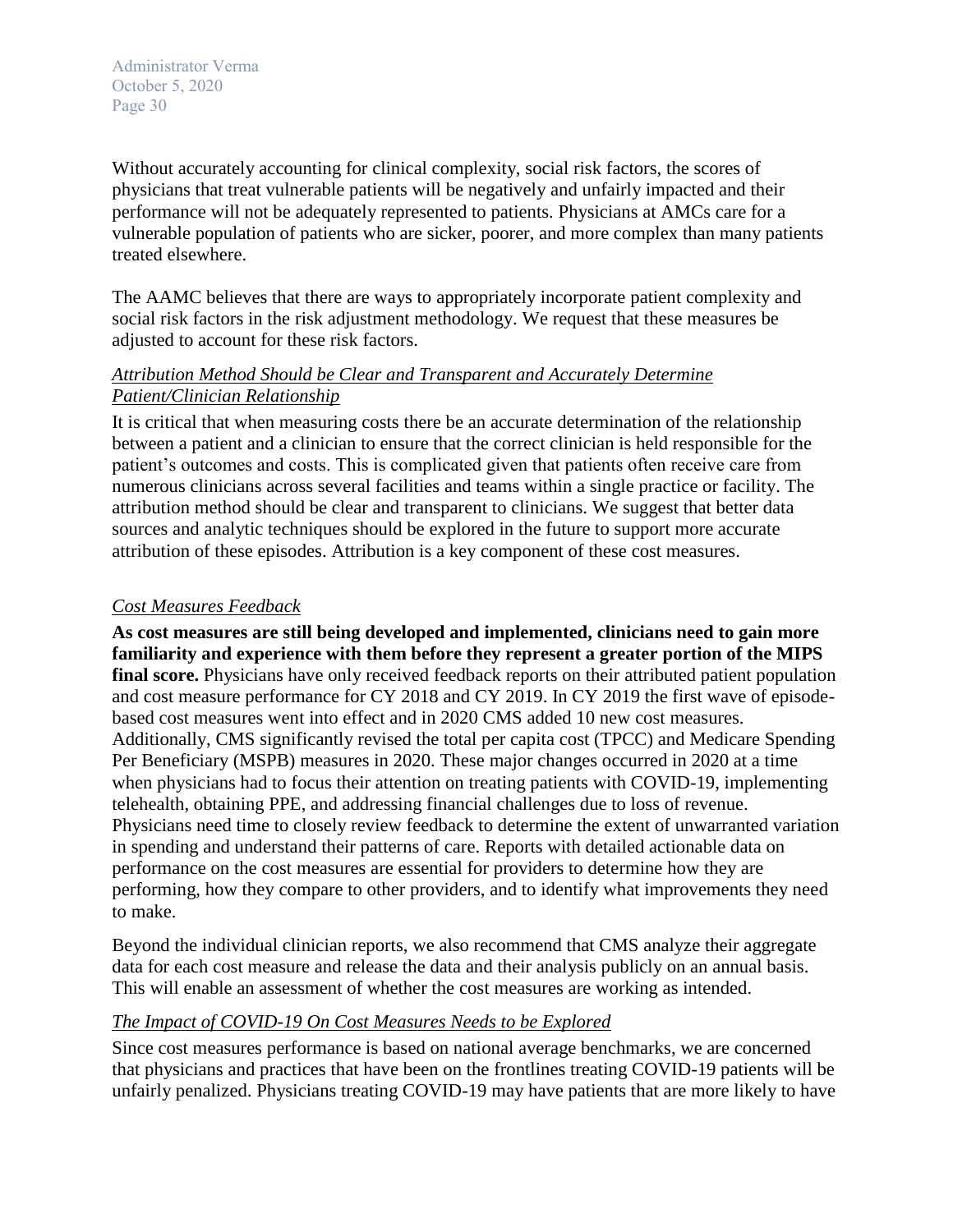$\overline{a}$ 

complications, admissions and readmissions due to the COVID-19 pandemic which may cause these physicians to receive lower scores on cost measures. It also is possible that the PHE may cause disruptions to attribution, reliability and validity. **We recommend that CMS explore the impact of COVID-19 on cost measures and determine adjustments that are needed before increasing the weight of the cost performance category**. **We urge CMS to reweight the cost category to zero when cost performance is impacted due to factors that are outside the control of the physicians, such as a PHE.**

## *CMS Should Address Ongoing Concerns with Medicare Spending Per Beneficiary (MSPB) Measure and Total per Capita Cost Measure (TPCC)*

Despite concerns previously raised by many stakeholders, including AAMC, CMS included the revised MSBP and TPCC measures for MIPS in the 2020 physician fee schedule final rule. While we appreciate CMS' efforts to refine this measure, significant concerns remain. For cost measures, an accurate determination of the relationship between a patient and a clinician is critical to ensure that the correct clinician is held responsible for the patient's outcomes and costs. This is complicated since most patients receive care from numerous clinicians across several facilities. The MSPB measure and the TPCC measures holds physicians accountable for costs related to patients' medical conditions that are managed outside of their organization, and for costs they cannot control, such as drug prices. The measures also fail to risk-adjust for SDS. In addition, the measures capture the same costs as the episode-based measures, effectively "double counting" the costs. Attribution, benchmarks, and risk adjustments for both measures also need to be reexamined in light of the COVID-19 pandemic.

The National Quality Forum (NQF) Cost and Efficiency Standing Committee reviewed these measures in July 2020 and recommended not to endorse the MSPB clinician measure for MIPS and did not reach consensus on the TPCC measure due to serious concerns with the measure.<sup>13</sup> **In light of the NQF recommendations, issues raised by stakeholders, and the impact of COVID-19 on these measures, we recommend that CMS address the ongoing concerns with the validity, reliability and risk adjustment for the MSBP and TPCC measures.**

# *MIPS Performance Category: Promoting Interoperability*

For the 2021 performance year, the weight for the Promoting Interoperability (PI) category remains unchanged at 25%. CMS proposes to retain the Query of Prescription Drug Monitoring Program (PDMP) measure and make minor changes to the name of the Health Information Exchange Objective measures.

# *CMS Should Maintain Query of Prescription Drug Monitoring Program (PDMP)*

Specifically, CMS proposes to retain the Query of Prescription Drug Monitoring Program (PDMP) as an optional measure and is eligible for 10 bonus points for 2021. This decision was made due to several challenges that have been identified with implementing this measure, including difficulties in implementing it in EHR clinical workflow and state variations in PDMP structure.

<sup>&</sup>lt;sup>13</sup> NQF Cost and Efficiency Standing Committee Draft Report – Spring 2020 Cycle. Available at: <http://www.qualityforum.org/WorkArea/linkit.aspx?LinkIdentifier=id&ItemID=93518>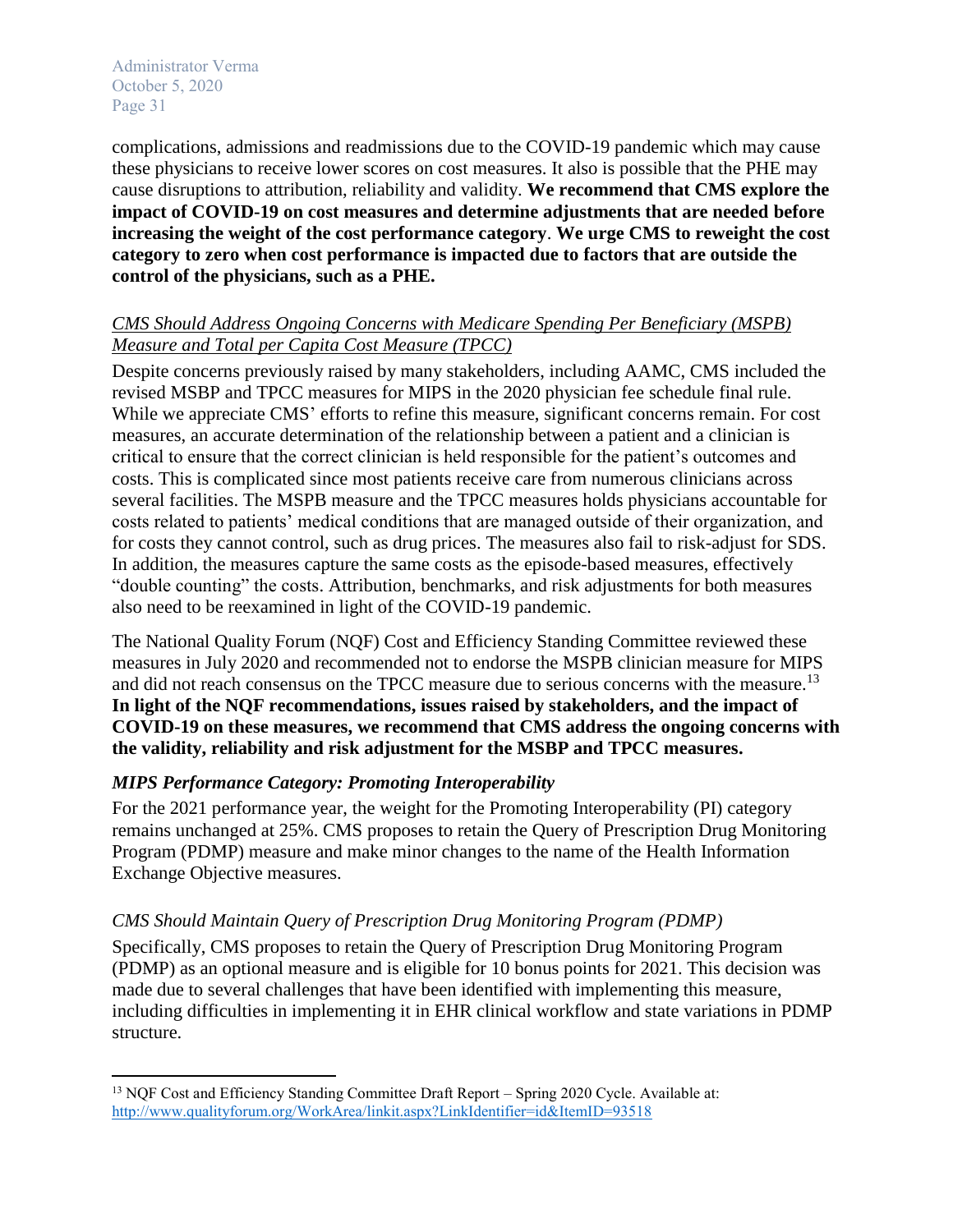The AAMC supports maintaining the PDMP measure as voluntary and providing a 10-point bonus if reported. The AAMC recognizes the value of new tools to assist with the opioid addiction epidemic but cautions against making this measure required until the measure is more clearly defined and there is better evidence of integration of these tools in CEHRT by vendors and into clinical workflows.

### *AAMC Supports Addition of Health Information Exchange (HIE) Bi-Directional Exchange Measure*

CMS proposes to add a new measure beginning with the 2021 performance period: *Health Information Exchange (HIE) Bi-Directional Exchange.* Clinicians would be able to attest to this measure in lieu of reporting the two existing measures *Support Electronic Referral Loops by Sending Health Information* and *Support Electronic Referral Loops by Receiving and Incorporating Health Information.* The new measure would be worth 40 points, the maximum allowed under the Health Information Exchange Objective of the Promoting Interoperability category. CMS proposes to limit the bi-directional measure to exchange with unaffiliated entities and between disparate EHRs.

The AAMC supports the addition of this new alternative measure to the HIE objective and reporting with a yes/no attestation method. We share CMS's goal of achieving interoperability and believe this measure will encourage physician participation in bi-directional exchange via HIEs. To maximize HIE participation, we recommend that CMS limit the proposed bi-directional measure conditions to exchange between unaffiliated entities regardless of whether they are using the same EHR product. We also recommend that CMS revise the attestation language proposed to ensure that the attesting clinician is not being held accountable for some features of his/her HIE that she might not know about or have control over.

## *AAMC Supports Doubling of Complex Patient Bonus for 2023 Payment Year*

CMS is required by statute (section  $1848(q)(1)(G)$ ) to consider risk factors in the MIPS scoring methodology. In CY 2018, CMS established a complex patient bonus of up to 5 points to be added to the final score for the 2020 MIPS payment year and continued this complex patient bonus in the 2021 and 2022 MIPS payment years. CMS proposes to continue the bonus for the 2023 payment year. CMS determines eligibility for the complex patient bonus by measuring medical complexity through Hierarchical condition Category (HCC) risk scores, and social risk as measured through the proportion of patients with dual eligible status. CMS proposes to double the patient complex bonus amount (not to exceed 10 bonus points) for the 2020 performance period due to the effects of COVID-19 on patients.

**We support doubling the complex patient score to account for the difficulty of managing complex patients during the pandemic.** It is important that a clinician not be penalized as a "poor performer" when the underlying issue is that the clinician is caring for increasingly complex patients due to COVID-19.

**We support the continuation of the complex patient bonus for the 2023 payment year. However, we encourage CMS to identify approaches other than HCC scores and dual eligible patient status to better represent the clinical and social complexity of patients. We recommend that CMS work with key stakeholders to identify longer term policy solutions**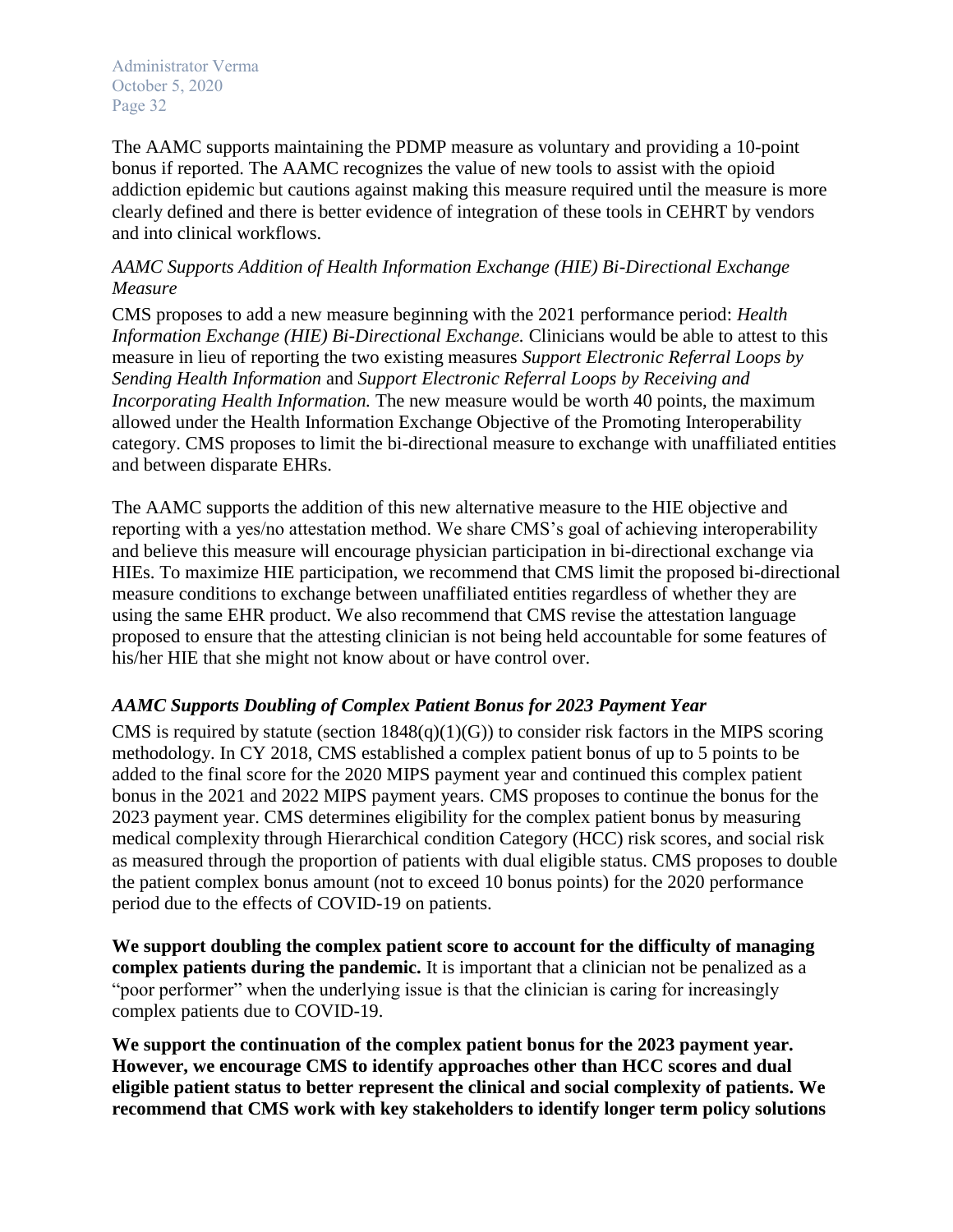$\overline{\phantom{a}}$ 

### **in the future that would attain health equity for all beneficiaries and minimize unintended consequences**.

### **ADVANCED ALTERNATIVE PAYMENT MODELS (AAPMS)**

# *CMS Should Encourage Congress to Grant Authority to Set Thresholds at a Level That Would Encourage Participation*

To be classified as a qualifying participant (QP) or partial qualifying participant in an APM, providers need to meet or exceed thresholds based on patients seen or payment received for services provided through APMs. These thresholds, which were established by Congress, have been increased since the start of the program. For the payment years 2023 and beyond, clinicians will need to have at least 75% of their revenue in the Medicare FFS program received through a Medicare APM, or 50% of their Medicare FFS patients need to receive services through the APM, in order be considered a QP. These thresholds are significantly higher than they were for the 2020 performance year which will make it much more difficult for an eligible clinician to be considered a QP and to receive the 5% bonus payment in 2023.

The AAMC is concerned that the increasing thresholds that must be met to be considered qualified participants in an advanced APM will discourage participation, thereby limiting beneficiary access to high quality and better coordinated care. It is very difficult for APMs to increase the amount of payments received through the APM or amount of Medicare FFS patients who receive services through the APM. For example, it is especially difficult for ACOs in rural areas and those that include specialists since primary care determines ACO assignment. A recent survey by National Association of Accountable Care Organizations  $(NAACOS)^{14}$  found that 96% of the 216 ACO respondents would not meet the 2021 thresholds based on their performance in 2020. CMS recently released data showing that, on average, providers missed the current 50% CP threshold and were not close to reaching the 75% threshold required for the 2021 performance year. The 2018 QPP Experience Report published by CMS shows that the average payment score for Medicare Shared Savings Program accountable care organizations (ACOs) was 44%, and the average patient score was 45%. Even more concerning, the average threshold scored for the Comprehensive Care for Joint Replacement Model was 12 for payment and 5% for patients. The COVID-19 pandemic will make it even more challenging for APMs to meet these thresholds due to shifts in practice patterns.

**We recommend CMS support efforts by the provider community to convince Congress to make changes that would give CMS the discretion to set the thresholds at an appropriate level that encourages advanced APM participation.** While CMS may not have authority to adjust the payment threshold, we believe CMS has authority to maintain a lower patient threshold and urge CMS to do so.

In the rule CMS includes a proposal to make it easier for eligible clinicians to meet the thresholds. For 2020 the threshold scores are calculated as a ratio of patients attributed to the ACO to attribution-eligible patients. CMS has found that when beneficiaries are prospectively attributed to an APM (e.g., Next Generation ACO model), they may still be counted as attribution-eligible in some APM Entities for which attribution is retrospective. As a result, the

<sup>14</sup> https://www.naacos.com/press-release--naacos-survey-shows-potential-halt-to-value-based-payment-incentives